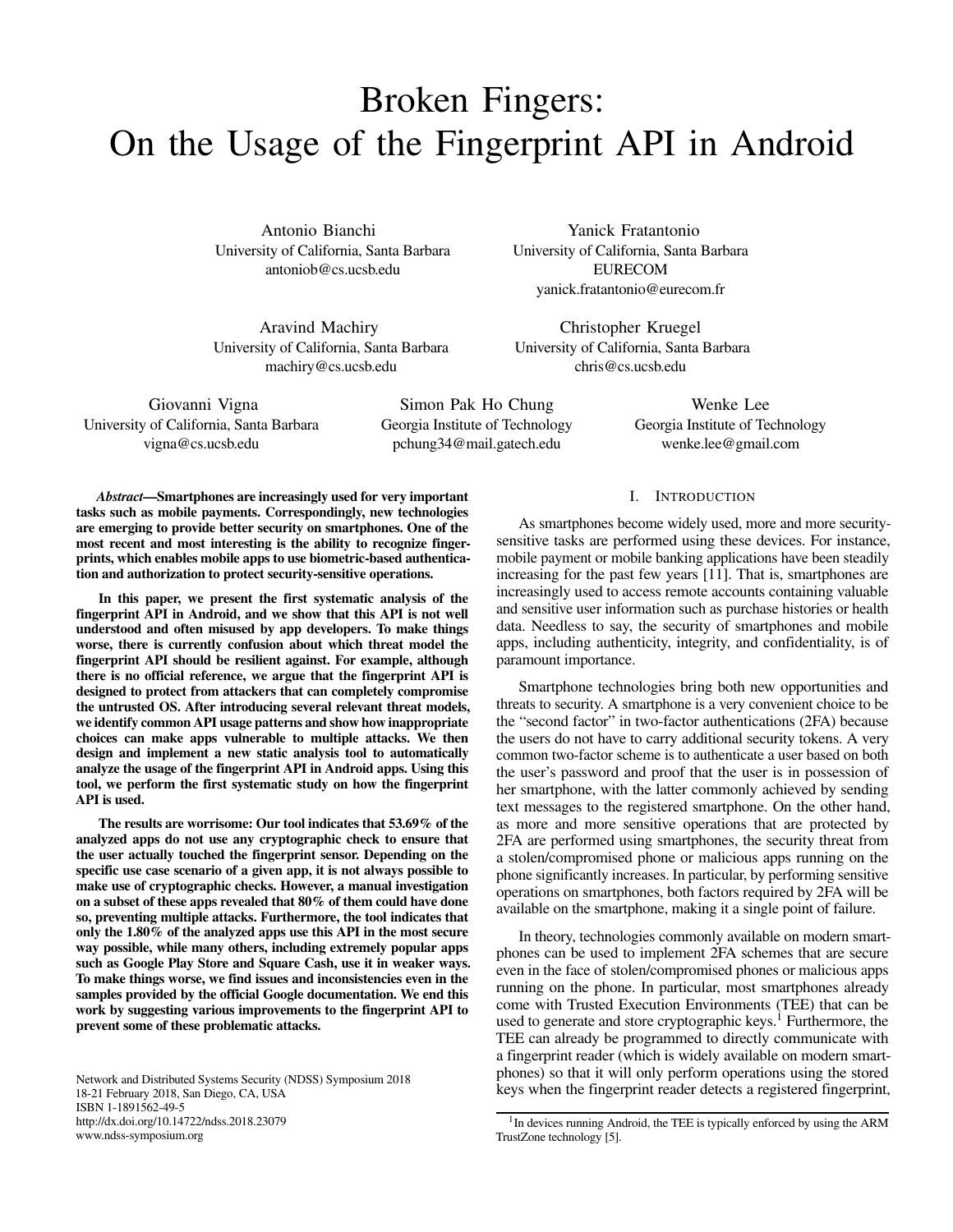signaling the user's explicit consent to such operations. Since the TEE is a hardware-enforced isolated execution environment, the keys it stores and the operations performed with those keys cannot be leaked or misused even if the smartphone's operating system  $(OS)$  is compromised.<sup>[2](#page-1-0)</sup>

A second factor implemented by combining the TEE and the fingerprint reader is at least as strong as what proposed in the Security Key protocol [\[32\]](#page-14-1) (and implemented by YubiKey [\[52\]](#page-14-2)), the current state-of-the-art authentication solution in the desktop world, promoted by Google, as a member of the FIDO Alliance [\[20\]](#page-14-3). Under the Security Key protocol, a cryptographic private key is stored on an external hardware device and is used to *sign* authentication tokens provided by the remote service the user wants to authenticate with. This signing operation only happens if the user authorizes it, by pressing a physical button on the external hardware device. In fact, one can argue that a second factor that combines a smartphone's TEE and its fingerprint reader is going to provide more security than YubiKeys in the scenario where the hardware security token is stolen; in the former, the attacker cannot misuse the hardware token without the owner's fingerprint, while in the latter, anybody in possession of the token can misuse it to bypass 2FA. Additionally, the device's screen (which is not present in standard hardware tokens), could be used to inform users about the operation they are authorizing by touching the sensor.

Motivated by the significant security benefits that the TEEbacked fingerprint sensor can offer, in this work we perform the first comprehensive study on the usage of the fingerprint API in Android. In particular, we first systematically explore the various nuances of this API, and we uncover several aspects, many of which subtle, that can lead to this complex API to be misused. As an example, developers could just check if the user touched the sensor, without binding this operation to the usage of a cryptographic key, contrary to what is suggested by Google's guidelines [\[23\]](#page-14-4).

We then bring some clarity to the many threat models that should be considered when performing security evaluations concerning the fingerprint API. For example, we explore what are the capabilities of an attacker that can compromise the untrusted operating system, i.e., a "root attacker." At first glance, one may say that a root attacker will trivially defeat any fingerprint API and that the fingerprint API itself is not designed to protect from root attackers. On the contrary, *we argue that many important design choices related to this API are motivated specifically to protect from root attackers.* The most significant example is that current implementations of the fingerprint API work by unlocking a TEE-backed cryptographic keystore: if the threat model were not considering root attackers, apps could simply store cryptographic material in app-private storage (that non-root attackers cannot access), without needing to rely on any TEE support.

We hypothesized that the lack of clearly stated design goals and, as we will see, misleading documentation bring confusion and app developers might misuse this API. To explore this hypothesis, we first developed a static analysis approach to characterize how Android apps use the fingerprint API, whether this API is misused, and how they are resilient to the various threat models. We then

use this system to perform the first systematic empirical study of how the current fingerprint API is used in the Android ecosystem. Specifically, we used our tool to analyze 501 apps requiring the fingerprint permission (out of a dataset of 30,459 popular apps). The results are worrisome. For example, the tool identified that 53.69% of the apps, including the widely deployed Google Play Store app, do not make use of the cryptographic keystore unlocked by a successful fingerprint touch: this means that a root attacker can easily completely bypass the fingerprint security mechanism by just programmatically "simulating" the user's touch to, for example, perform in-app purchases.

One explanation for this low percentage could be that not all use case scenarios for the fingerprint API can be protected from root attackers. One example is an app that uses the fingerprint to merely assess user presence: in this case, it is very challenging to find a "role" for the cryptographic material, and it is thus not possible to protect this use case from root attackers. To determine how many apps fall into this category, we then performed manual analysis on a subset of applications flagged as problematic. For example, we manually analyzed a random subset of 20 apps for which our tool identify usages of the fingerprint API flagged as "fully bypassable." To our surprise, 16 of them are apps that use the fingerprint API to authenticate the user against a remote backend, or apps that store secret information: These are *exactly* the use case scenarios that a proper usage of the fingerprint API could easily protect even from powerful attackers such as root attackers. This manual analysis effort, even though admittedly limited, suggests that the number of apps misusing the fingerprint API is significant. Moreover, our tool also flagged only the 1.80% of the apps in our dataset as using the fingerprint API to *sign* transactions, which is the most secure way to use this API.

In summary, this paper makes the following contributions:

- We systematically study the various ways in which the fingerprint API can be used in Android and how attackers with different capabilities can exploit sub-optimal usages of it.
- We develop a static-analysis tool to automatically identify how real-world popular apps use the fingerprint API. We make its code publicly available online [\[8\]](#page-13-1).
- By using this tool, we perform the first systematic study of the usage of the fingerprint API in Android, and we uncover a significant number of apps potentially misusing the fingerprint API. This improper usage significantly weakens the security guarantees these apps could achieve if using the API correctly.
- We identify shortcomings and weaknesses of the current API and its implementation, and we propose different improvements to it.

# II. BACKGROUND

# *A. Android Security Mechanisms*

The Android operating system is a customized Linux kernel on top of which the Android framework runs. User-installable thirdparty apps run as user-mode processes and are typically written in Java, even though apps may also include libraries written in native code. These apps interact with the Android framework using system calls or invoking remote procedures in "system services."

<span id="page-1-0"></span><sup>2</sup>As an empirical measure, among all the vulnerabilities mentioned in the "Security Bulletins" released by Google about Android security [\[27\]](#page-14-5) up to August 2017, 33 of them allow an attacker "to execute arbitrary code within the context of the kernel," whereas only 2 allow "to execute arbitrary code in the TrustZone context."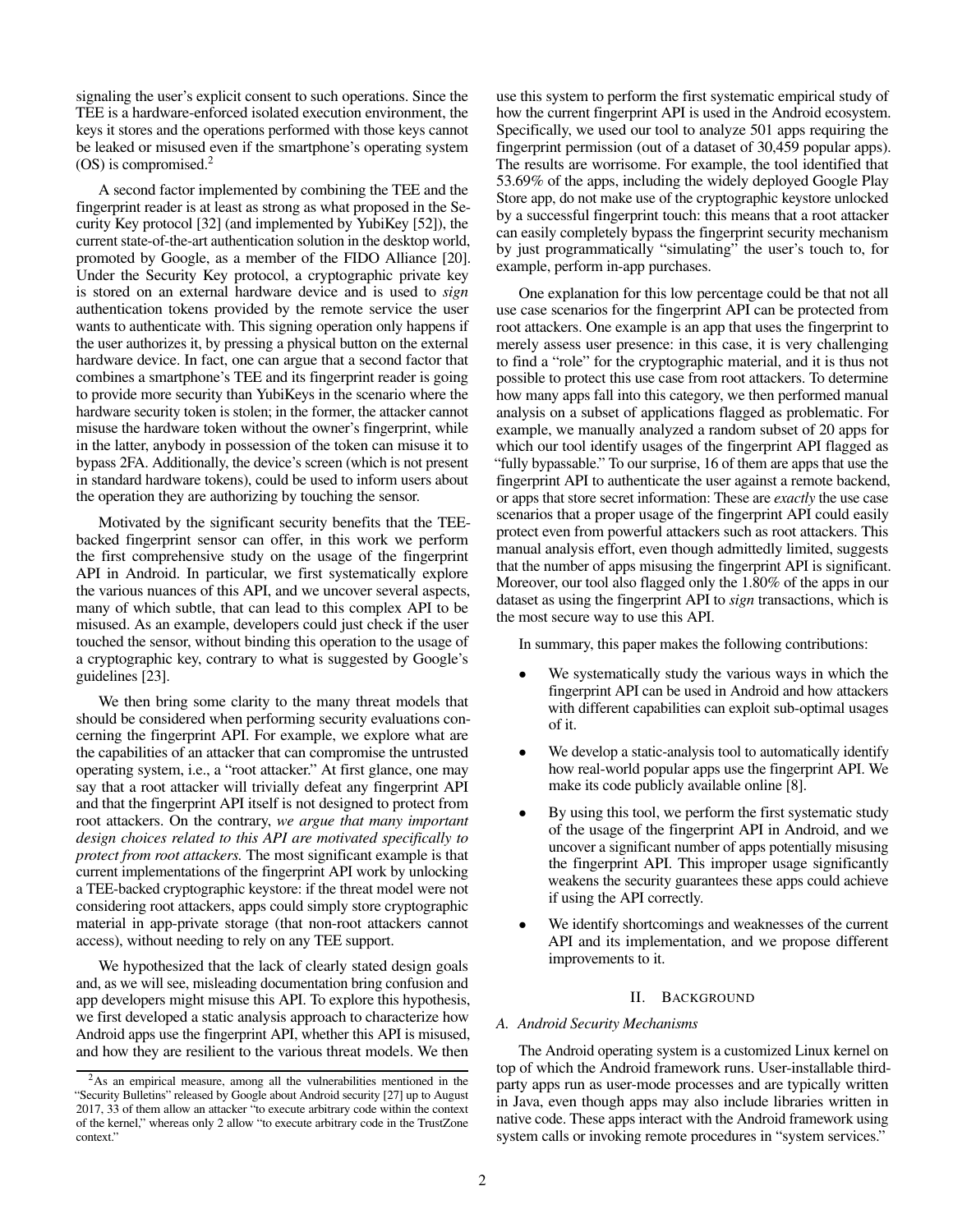Third-party apps run in separate containers with isolated resources (e.g., private files) and a limited set of capabilities. The precise list of capabilities is determined by the "Android permissions" granted to an app. In modern Android versions (starting from Android 6), permissions classified as dangerous need to be specifically approved by the user. Other permissions are instead automatically granted to any app that requires them, but the app still needs to request them in its Manifest file. The USE\_FINGERPRINT permission, which grants the ability to use the fingerprint reader sensor, is an example of "normal" permission.

This separation between different apps and the different apps' capabilities is enforced by using a combination of standard Linux mechanisms (e.g., Linux groups), SELinux rules, and specific checks in the Android framework. In fact, apps cannot perform any sensitive operation directly, but they have to send a request to a running system service, which verifies whether the app calling it has the permission required to perform the requested operation. Thus, system services (which run as users with higher privilege than normal apps) mediate most of the interactions between apps and the kernel.

Attackers often try to exploit bugs in either the system services or the kernel to gain *root* privileges, using what are typically called "root exploits." Although a significant effort has been made to limit the attack surface exposed by system services and the kernel to normal apps [\[44\]](#page-14-6), root exploits are still a concrete danger in the Android ecosystem [\[27\]](#page-14-5). However, even when an attacker can fully compromise the Linux kernel, achieving persistent kernellevel code execution (by bypassing the Verified Boot mechanism) requires further exploitation of the system [\[30\]](#page-14-7). Similarly, achieving code execution within the TrustZone-enforced TEE, which we describe in the next section, requires the exploitation of significantly less common vulnerabilities in the relatively small code base running within the TEE.

# *B. TEE and TrustZone*

A TEE is an isolated environment designed to execute sensitive code with more isolation/protection than what provided by a standard "feature-rich" operating system. While other instantiations of TEE exist, in this paper, we will focus on ARM's implementation of the TEE, called TrustZone, which is available on the majority of Android devices.

Under ARM's TrustZone, a "trusted" kernel and a set of Trusted Applications (TAs) run in the "secure" world, isolated by hardware from the Android OS and third-party apps, which, conversely, run in the "non-secure" world. Only code signed by the hardware manufacturer can run in the "secure" world. Also, while third-party apps run in isolation from the TAs, these apps can utilize services provided by the TAs through well-defined APIs. Two services offered by the TAs are relevant to fingerprint-based authentication, which is the focus of this paper:

**keymaster:** It allows to create cryptographic keys, store them inside secure-storage, and use them to encrypt, decrypt, verify, or sign data, coming from the untrusted world. Internally, this service utilizes the secure-storage capability offered by the trusted kernel to securely store encrypted and authenticated data on the device's mass memory.

fingerprintd: It handles the storage of fingerprint data, acquired from the fingerprint reader sensor, and verifies that the finger touching the sensor corresponds to any previously registered fingerprint. It is important to notice that "raw" fingerprint data (i.e., the image of the registered fingerprint) never leaves the TEE and therefore it is not accessible by any untrusted code.

# <span id="page-2-0"></span>*C. The Fingerprint API in Android*

In the discussions that follow, we will focus on apps that access the fingerprint reader (which is commercially named the "Imprint" sensor) through the Java API provided by Google. Unless otherwise specified, we will consider the implementation of this API running in Android version 7 on Google's devices. In particular, for our experiments we used a Google's Nexus 5X.

Also, we will follow Google's [\[23\]](#page-14-4) and OWASP [\[35\]](#page-14-8) guidelines and consider that the best way to use the fingerprint reader is in conjunction with some cryptographic operations. In particular, instead of just recognizing the legitimate user has touched the fingerprint sensor, an app should use this fingerprint reading to unlock a cryptographic key protected by the TEE. In other words, by utilizing both the keymaster and the fingerprint in the TrustZone, this method can guarantee that even an attacker with root privilege cannot misuse the cryptographic key without presenting the right fingerprint. As we will see in Section [V,](#page-5-0) the latter method is significantly stronger.

We will now briefly provide the major steps an app has to perform to interact with the fingerprint sensor and determine whether a legitimate user touched it. For clarity, we will omit unnecessary details of the complex Android cryptographic API, and we suggest interested readers to read the official documentation for a more detailed explanation [\[28\]](#page-14-9), [\[26\]](#page-14-10).

Generate a cryptographic key: An app can generate a cryptographic key or a public/private key pair by using the method initialize of the class KeyGenerator or KeyPairGenerator. Developers must specify properties of the generated key (e.g., the algorithm used) by passing a KeyGenParameterSpec object to the mentioned initialize method.

Among the various aspects a developer can control about a generated key, the most important one in this context is triggered by calling the setUserAuthenticationRequired method (passing true for its required parameter). By calling this method, a developer can ensure that the generated key is usable (i.e., it is "unlocked") only after a legitimate user has touched the fingerprint reader sensor. In case a *pair* of keys is generated, calling this method will only constraint the usage of the private key, leaving the public one freely accessible by the app.

Unlock the key by authenticating the user: By calling the authenticate method, an app activates the fingerprint reader sensor. Two parameters of this method are important: the cryptographic key that is unlocked if a legitimate user touches the sensor and a list of callback functions, called after the sensor is touched.

Override the fingerprint callbacks: When a user touches the sensor, specific callback functions are called. In particular, the method onAuthenticationSucceeded is called when a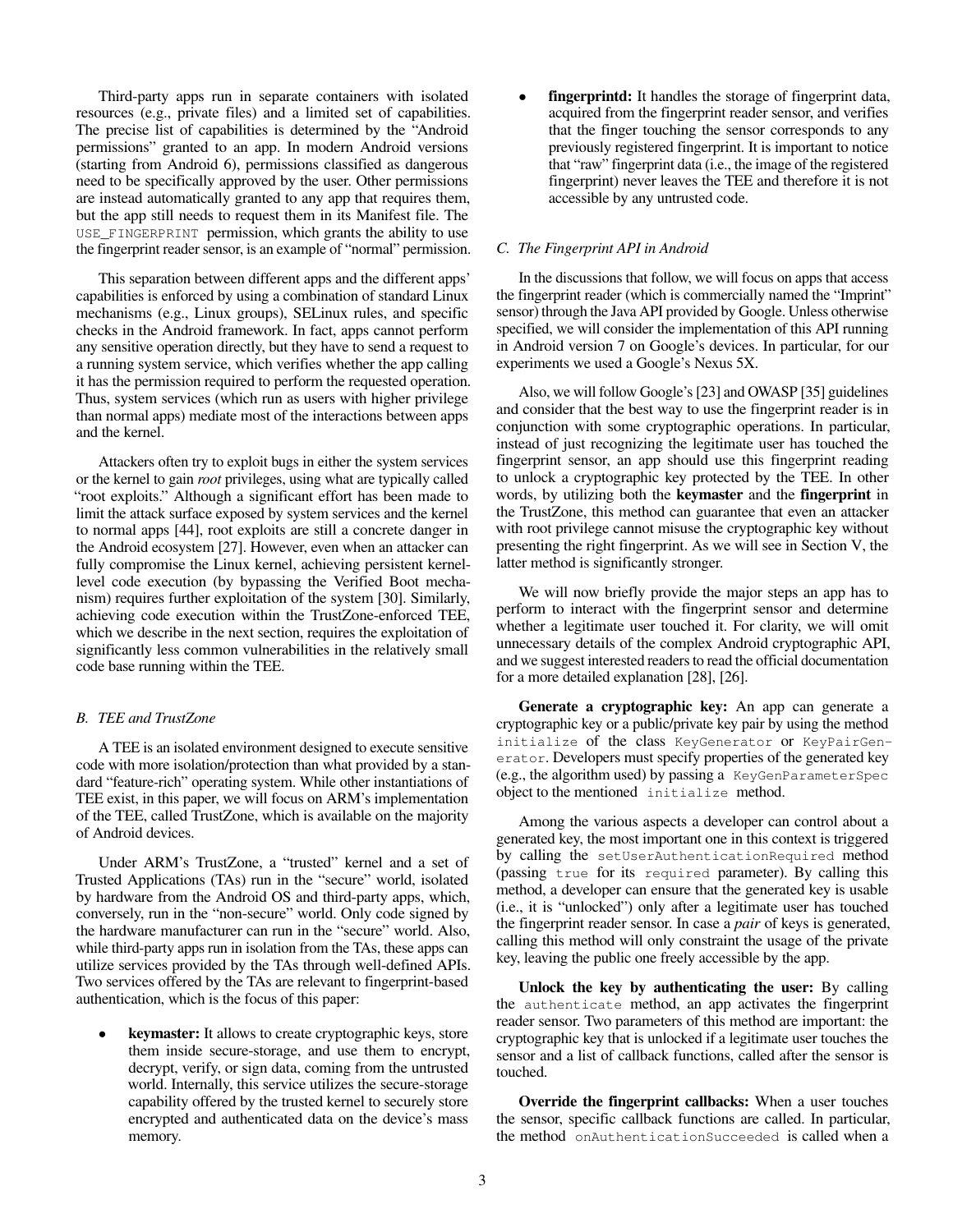legitimate user touches the sensor, whereas other callback functions are called in case of error conditions (e.g., a non-legitimate user touched the sensor).

Use the unlocked key: After the onAuthenticationSucceeded method is called, an app should use the now unlocked key. For authentication purposes, Google's guidelines suggest the use of a previously generated private key to *sign* a server-provided authentication token and then send this authentication token to the app's remote backend.

It is worth mentioning two properties of the generated keys. First, the Android framework ensures that only the app generating a key can use it. Second, in modern devices, private keys are stored within the TEE (an app can verify if in a specific device keys are stored within the TEE by calling the isInsideSecurity-Hardware API) and cannot be exported (not even by the app generating them and not even after a legitimate user has touched the fingerprint sensor). In other words, "unlocking" a key does not allow an app to read its "raw" value, but only to use it to encrypt, decrypt, or sign data. If the key is stored in the TEE, these operations are guaranteed to happen *within* the TEE.

## *D. Two-Factor Authentication Schemes*

To overcome security and usability limitations of classical username and password authentication, many service providers suggest or mandate the usage of an additional "second factor" during authentication. One common solution is to use a One-Time Passcode (OTP). However, OTPs are still vulnerable to phishing and man-in-the-middle attacks [\[15\]](#page-14-11), [\[43\]](#page-14-12) and have serious usability drawbacks, since they require the user to somehow receive the OTP code and insert it into the authentication interface. Furthermore, protocols based on OTPs rely on the confidentiality of the communication channel of the OTP, which is often not guaranteed. For instance, text messages are a common communication channel used to send OTPs to smartphones. However, the insecurity of this channel has been shown in many occasions [\[46\]](#page-14-13), [\[22\]](#page-14-14).

Secure authentication schemes using challenge/response offer better security and usability. In particular, the current state-of-theart is constituted of the Security Keys formalized in the Universal Second Factor (U2F) protocol [\[51\]](#page-14-15). This protocol is composed of two phases. During the registration phase, a key pair is generated in an external hardware device. The generated public key is sent to the remote server, whereas the private key remains securely stored within the hardware device. Later, during the authentication phase, the server sends the client a challenge. The client then asks the hardware device to sign this challenge with the stored private key, and the signed response is then sent back to the remote server, which can verify it using the previously obtained public key. Both during the registration and the generation phases, the user is required to physically touch the hardware device as a Test of User Presence (TUP) to authorize creation and usage of cryptographic keys.

# III. THREAT MODEL

<span id="page-3-0"></span>This section explores the different threat and attacker models considered in this paper. We first define different "levels of compromise" that an attacker may achieve. Then, we discuss several different threat models, ranging from being just able to install a malicious app on the victim's device to be able to fully compromise the Android Linux (untrusted) operating system. We will also argue why each of these threat models are particularly relevant for any work studying the fingerprint API. We end this section by clarifying which threat models are considered as out of scope.

## *A. Levels of Compromise*

To ease our exposition, we now define three labels describing three different levels of compromise an attacker can achieve in the different scenarios. We discuss the three levels starting from the least powerful. We note that, of course, an attacker will always attempt to achieve the third and most powerful level of compromise. However, depending on the attacker capabilities and how a given app uses the fingerprint API, this may not always be possible.

Confused Deputy. An attacker might be able to interfere with the usage of the fingerprint API to change the intended effect a user wants to achieve when she touches the fingerprint sensor. For example, consider a user who wants to authorize the transaction "pay \$1,000 to  $Friend$ " by pressing the fingerprint sensor: an attacker might be able to change this transaction to "pay \$1,000 to Attacker." Another example is an attacker that can lure the user to provide the fingerprint by spoofing a completely unrelated scenario, such as the lock screen.

More in general, these examples are instances of a *confused deputy problem*. An attacker can achieve her goal by abusing this problem, but she needs the user to touch the fingerprint sensor *once for each malicious attempt*.

Once For All. In this scenario, the attacker can completely bypass the need for "fingerprint" by just luring the user to provide a fingerprint *once*. That is, after the attacker obtains one fingerprint, the attacker can spoof any subsequent fingerprint request. We note that, in this context, the term "spoofing" does not entail spoofing the "real" physical fingerprint. Instead, with this term, we indicate that an attacker can trick the vulnerable app, and the backend it communicates with, to believe a legitimate fingerprint was provided.

As a representative example, consider an app that, after the user provides a fingerprint, decrypts, using a TEE-backed cryptographic key, an authentication token. If an attacker manages to access this decrypted token, the attacker can now just reuse the token undisturbed for subsequent authentication and authorization attempts, without needing to lure additional fingerprints. Thus, this scenario provides a more practical opportunity for an attacker.

Full Fingerprint Bypass. In this last case, an attacker can completely bypass the need of luring fingerprint touches without requiring a "real" touch, not even once. For example, consider a banking app that requires the user to confirm every monetary transaction by pressing the fingerprint sensor. If an attacker can compromise the app to this last level, the attacker can authorize an unlimited number of transactions, at will, without having the user touch the sensor. This case provides significant practicality benefits for an attacker. In fact, the attacker does not need to "wait" to hijack a user's touch: as a matter of fact, in this scenario the attack does not need any user interaction at all.

We note that it may not always be possible for a root attacker to indefinitely wait for a user's touch, because, for instance, thanks to the Verified Boot protection mechanism, it may be impossible to persistently compromise a device.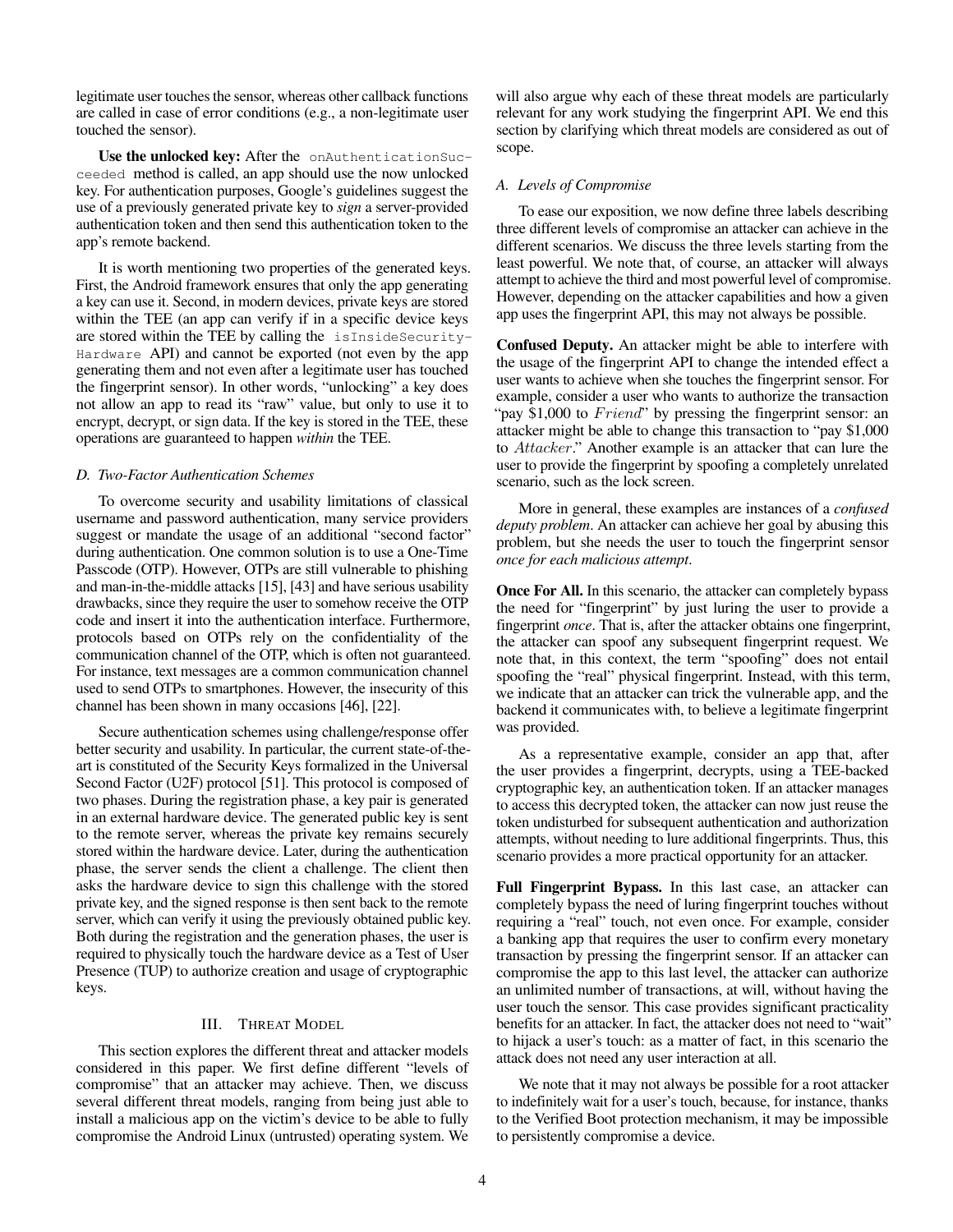# *B. Attacker Capabilities*

We consider the following three increasingly powerful attacker capabilities.

Non-Root Attacker. In this threat model, we consider an attacker that is just able to install a malicious application on the victim's device. In this case, we assume that the attacker is unable to subvert the security of the operating system, and therefore the installed malicious app is still constrained by all the limitations imposed by the Android framework. The installed app can, however, request permissions (as any other benign third-party app installed on the device) to obtain specific capabilities, and, in this case, we assume that the user will grant them.

Additionally, the installed app, can show maliciously crafted messages or, more in general, interfere with the device's user interface (UI), to lure a legitimate user to touch the fingerprint reader sensor. These UI attacks greatly vary in terms of complexity and flexibility, and they are well explored by several existing works [\[34\]](#page-14-16), [\[14\]](#page-14-17), [\[9\]](#page-14-18), some of which, such as Cloak & Dagger [\[21\]](#page-14-19), achieve almost complete compromise of the device. While these attacks are indeed powerful, we note that the fingerprint API might be one of the few aspects that could, at least in principle, prevent full compromise. In fact, even though the Cloak & Dagger attack can simulate arbitrary user input, it cannot "spoof" a physical fingerprint user's touch.

The key conceptual point here is that there is no trusted path from the fingerprint API to the UI. Thus, as previous works have shown, the attacker can exploit an instance of the confused deputy problem. We postpone the discussion on the practicality and implications of these attacks to Section [VI-B.](#page-7-0)

Root Attacker. In this threat model, we assume that an attacker can fully compromise the Android operating system, by using, for instance, a "root exploit." Therefore, the attacker can completely bypass apps' restrictions put in place by the Android framework. For example, the attacker can access app-private storage (which is usually protected by the sandboxing mechanism). Moreover, exploiting confused deputy instances via the UI attacks mentioned above becomes much simpler for a root attacker.

Additionally, the attacker can spoof "messages" from the operating system: Specifically, an attacker can freely communicate with the TEE, and thus send arbitrary messages to it. At this point the attacker can programmatically invoke the onAuthenticationSucceeded method implemented within the victim app (and thus simulating a user's touch), even if the user has never touched the fingerprint sensor.

We note that, although a root attacker is powerful, she does not get access to everything. In particular, the fingerprint API enforces the following three security properties even on a system in which the untrusted OS is completely compromised:

- 1) an attacker cannot retrieve "raw" fingerprint data;
- 2) an attacker cannot retrieve the value of cryptographic key stored into the TEE (i.e., keys are not *exportable*);
- 3) an attacker cannot use TEE-backed cryptographic keys, unless a legitimate user touches the fingerprint sensor.

However, if the victim app does not properly use such TEE-backed cryptographic keys, the attacker might be able to achieve her goal anyways, as we will explain later.

That being said, we also note that, for some usage scenarios, an app does not have any technical way to secure itself from root attackers. For example, if the app uses fingerprint not to secure a secret or token, but as a local "Test of User Presence" (TUP), there is currently no way a developer could make use of cryptographic algorithms. On the other hand, crypto primitives can be definitively used when implementing remote user-authentication mechanisms. We postpone the discussion about these scenarios to Section [VI-A.](#page-6-0)

Finally, for this threat model, we will assume that the device is not in a compromised state when the cryptographic keys ("unlocked" by touching the fingerprint sensor) were first created by the app that the attacker wants to compromise. The creation of cryptographic keys typically happens only during the first usage of an app and, therefore, it may be impossible for an attacker to interfere with their creation if the compromise of a device happens only after this stage of an app's lifecycle.

Root-at-Bootstrap Attacker. In this threat model, we consider an attacker with the same capabilities of the previous one. Additionally, we also assume that the device is in a compromised state even in the moment in which the victim's app generates the cryptographic keys. Therefore, in this case, the attacker can interfere with their creation.

## *C. Out-of-Scope Attacker Capabilities*

We assume that the TEE is not compromised. In other words, we consider an attacker that can compromise the code running (or the data stored) within the TEE as out of scope. In fact, an attacker able to compromise the TEE can trivially fully compromise the fingerprint functionality, by stealing all the cryptographic keys in the secure storage. Moreover, as previously mentioned, exploits able to gain this capability for an attacker are extremely rare.

We will consider attacks on the physical recognition of the fingerprint as out of scope. These attacks, although possible [\[42\]](#page-14-20), deal with the physical aspects of the fingerprint acquisition process and with the algorithms used to compare fingerprint data. Conversely, in this paper, we focus on a higher-level aspect: the operations inside TEE that are triggered by the legitimate user touching the fingerprint sensor, the operating system, and the apps using the fingerprint sensor API. Therefore, we will assume that the fingerprint sensor and the code inside the TEE handling it are always able to understand if the user that is touching the sensor is the legitimate one (i.e., a user who has previously registered her fingerprint as valid using the appropriate operating system interface).

## IV. FINGERPRINT API USAGES

<span id="page-4-0"></span>In this section, we will explain how the fingerprint API is used by Android apps. In particular, we will classify apps' usages of the fingerprint API based on if and how cryptographic keys (stored inside the TEE) are used to verify that a legitimate user touched the fingerprint sensor. This aspect has profound implications on what attackers can do to subvert the fingerprint checks and how they can achieve their malicious goals. In Section [VI-A,](#page-6-0) we will then explain how the verification of the user touching the sensor is used as a part of the authentication schemes implemented by apps and their corresponding backends.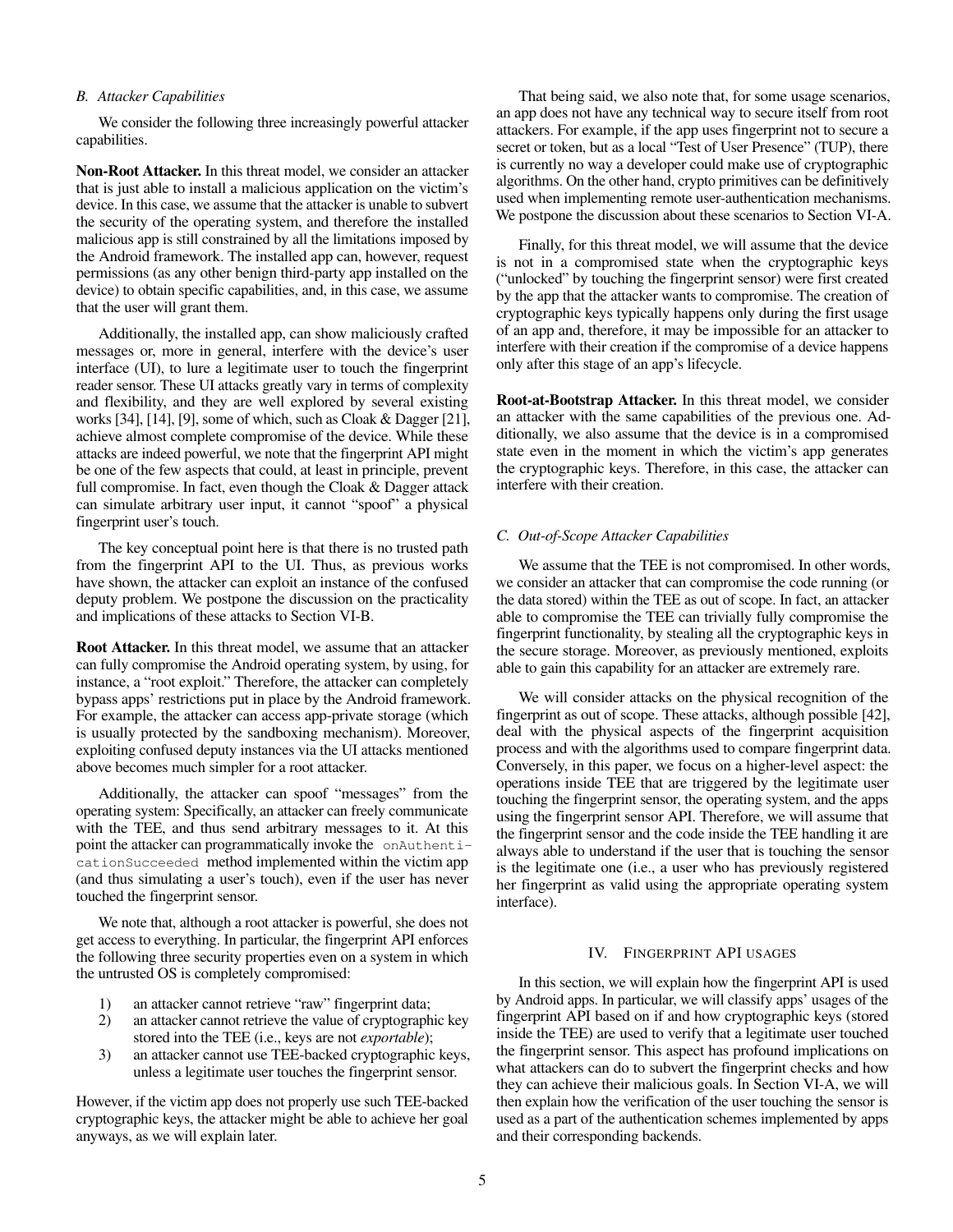# *A. Weak Usage*

The easiest way to use the fingerprint API is to execute some code after a legitimate user touched the sensor, without using any cryptography. To achieve this, a developer just has to call the authenticate method to activate the fingerprint reader sensor and override the onAuthenticationSucceeded method to be notified when the user touched it.

From the implementation standpoint, recall that the authenticate method takes, as an argument, the cryptographic key that is unlocked when the user touches the sensor (see Section [II-C\)](#page-2-0). Thus, an app can set this parameter to NULL and, as a side-effect, the fingerprint will not unlock any cryptographic keystore. Of course, an app could also require access to the keystore and it could then discard this object without using it. In other words, a specific fingerprint-protected functionality is not "protected" by cryptographic operations if a cryptographic key is unlocked but never properly used.

# <span id="page-5-1"></span>*B. Decryption Usage*

In this case, a cryptographic key is created, stored inside the TEE, and used to decrypt (once the key is "unlocked" by a legitimate user touching the fingerprint sensor) locally stored files. Google's guidelines suggest using the fingerprint API in this way when "securing access to databases or offline files." In practice, we have seen this method often used to decrypt an authentication cookie stored in an encrypted vault within the app's private storage. This authentication cookie, typically valid for multiple sessions, can be used by the app to authenticate with the remote server.

We have found two ways in which this mechanism is implemented. The easiest case is when a *symmetric* key is created and used to encrypt/decrypt the content of the "encrypted vault." The disadvantage of this method is that it requires the user to touch the sensor (to "unlock" the key) to both *read* something from the vault and to *write* something into it. As a consequence, if, for instance, the remote backend decides to change the value of the authentication cookie stored inside the vault, the user would need to touch the fingerprint sensor to unlock the key.

A more user-friendly way is to use an *asymmetric* key pair. In this case, the public key (which does not need to be "unlocked" before usage), is used to *write* inside the vault, and the private key (which requires the user's touch) is only used to *read* from the vault (e.g., when the stored authentication cookie is needed to authenticate with the app's backend).

Surprisingly, the example officially provided by Google [\[25\]](#page-14-21) about using the fingerprint API together with a symmetric key does not show how to use cryptography safely. In fact, the provided code generates a symmetric key and, after the user touches the sensor, uses it to encrypt a fixed, hardcoded string. Then, the code just checks whether the encryption operation (performed using the doFinal API) threw an exception, an indication that the used key is (still) locked (i.e., it has not been unlocked). While the intent might have been to verify that the user has touched the sensor, this particular example code makes the usage of cryptography pointless because an attacker with "root" privileges can just fake the result of the decryption operation and clear the thrown exception (as we will describe better in Section [VIII-A2\)](#page-9-0). In practice, in terms of security, we consider the Google's example on how to use symmetric keys as a case of *Weak* usage of the fingerprint API, rather than a case of *Decryption* usage.

# *C. Sign Usage*

The fingerprint API can also be used to implement challenge/response authentication schemes. This offers significantly more security over a wide range of attackers, but, unfortunately, it is rarely used by developers.

In this case, typically during the app's first usage, a key pair is generated: the public key is sent to the app's remote backend server, whereas the private one is stored within the TEE. When the app needs to authenticate a user to the remote backend, the following steps take place:

- 1) The remote backend sends a challenge to the app.
- 2) The app calls the authenticate API to "unlock" the previously stored private key.
- 3) The legitimate user touches the fingerprint reader sensor, and the private key is "unlocked" by the TEE.
- 4) The onAuthenticationSucceeded method (overridden by the app) is called.
- 5) The app uses the now-unlocked private key to *sign* the challenge from the app's backend.
- 6) The app sends the signed challenge to the backend.
- 7) The backend verifies the signature on the challenge, using the public key previously obtained from the client.
- 8) The backend communicates to the app the result of the verification and considers the user as authenticated.

#### *D. Sign + Key Attestation Usage*

As we discuss in more detail in Section [V-C,](#page-6-1) the "Sign" usage is vulnerable to an attacker that can perform a man-in-the-middle attack at the app bootstrap time, when the initial key exchange takes place. In this attack, the attacker would provide to the backend *her* public key (for which she has the associated private key), and she could then bypass the fingerprint. However, starting from Android 7, a countermeasure to this attack is possible, since Android can provide an "attestation" certificate chain, attesting that a key has been created by a "trusted" TEE. A similar attestation mechanism is present in the Security Keys protocol [\[32\]](#page-14-1).

To enable it, a developer, when creating a key pair, has to call the setAttestationChallenge(attestationChallenge) API with a non-NULL value for attestationChallenge. Then, the app can retrieve the certificate chain, attesting the generated public key using the getCertificateChain API. The app's backend can then verify that the root of this chain is signed by a trustworthy Certificate Authority (typically Google). The certificate, among other pieces of information about properties of the generated keys, contains the attestationChallenge previously set, allowing the app's backend to verify that the retrieved key was created as a consequence of a specific request.

## <span id="page-5-0"></span>V. PROTOCOL WEAKNESSES AND ATTACK SCENARIOS

We will now highlight the weaknesses of each usage scenarios described in Section [IV.](#page-4-0) For each identified weakness, we will also determine which classes of attacker (as defined in Section [III\)](#page-3-0) can exploit it. Our findings are summarized in Table [I.](#page-6-2)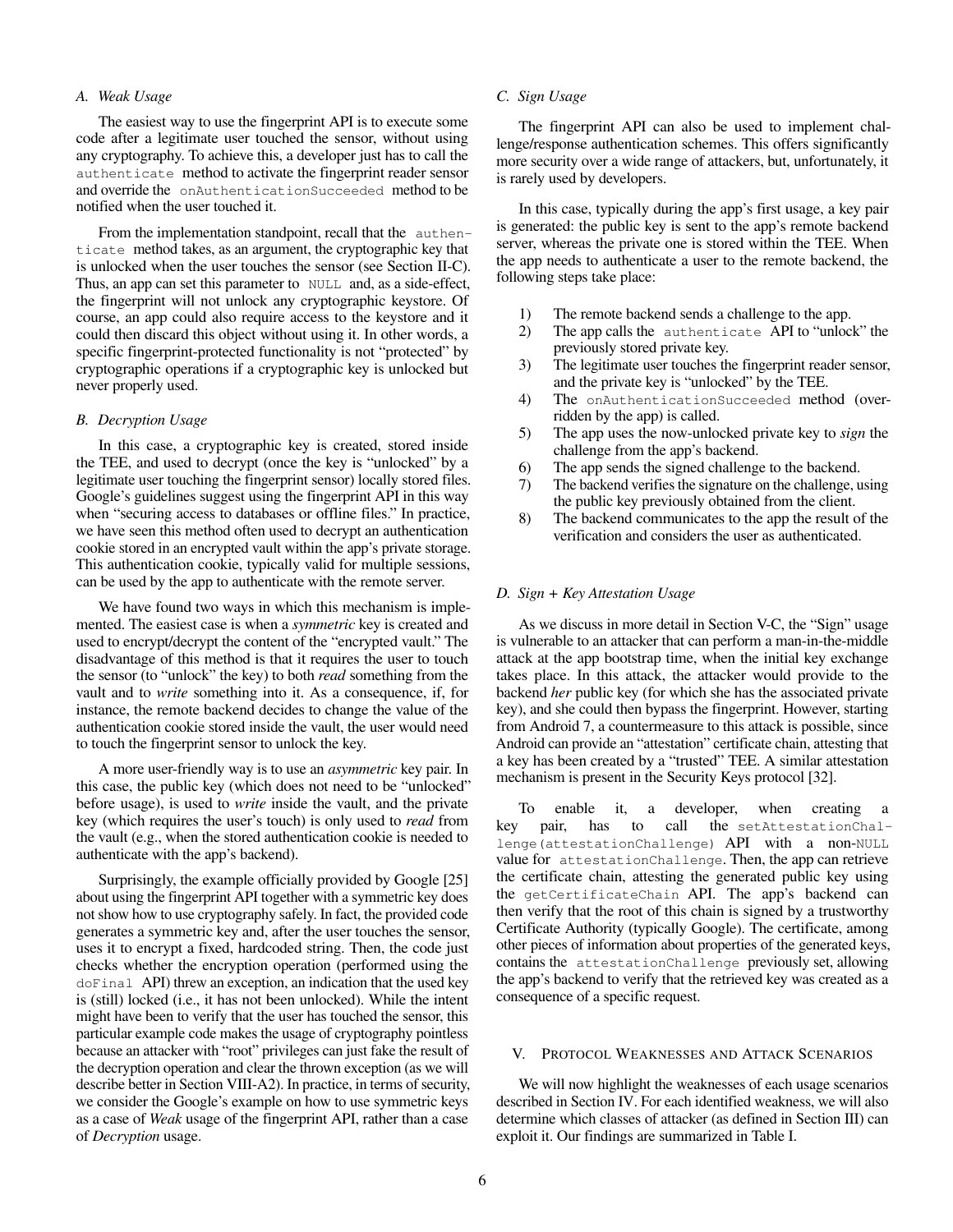#### *A. Weak Usage: Fake TEE response*

In the *Weak* usage scenario, fingerprint-based authentication is considered successful as long as the TEE communicates that a legitimate touch happened. This message is delivered by the OS to the client app (by invoking the onAuthenticationSucceeded method). In this case, any entity that can control/impersonate the OS to deliver such message can successfully authenticate and authorize any transaction to the server, without having to wait for the user to present the fingerprint even once. In other words, *any "root" attacker can achieve Full Fingerprint Bypass against Weak usage by faking OS messages.* Additionally, a non-root attacker can exploit confused deputy problems by mounting UI attacks. Once again, these attacks are possible because of the lack of trusted UI in Android. We also note that these attacks are possible independently from the specific attacker capabilities and from the specific usage scenario. We refer the reader to Section [VI-B](#page-7-0) for more details.

#### *B. Decryption Usage: Replay Attack*

In the *Decryption* usage scenario, the TEE is used to decrypt a value (e.g., an authentication cookie), and the same value is communicated to the client app (and the backend server) for every attempt to authenticate or authorize a transaction. In this scenario, *an attacker only needs to capture this value once to then be able to fully authenticate and authorize any transaction any time in the future, by simply replaying this captured value over and over*.

#### <span id="page-6-1"></span>*C. Sign Usage: Man-in-the-Middle Attack*

In the *Sign* usage scenario, the TEE is used to protect a private key used in a challenge/response scheme. In this scenario, a root attacker cannot easily compromise the system — in a way, she has similar capabilities as a non-root attacker, and she could thus attempt to exploit confused deputy problems via UI attacks.

However, we note that an attacker can launch a man-in-themiddle attack if she can interfere with the "app bootstrap" process, during the initial key exchange. The attack would work in this way: at bootstrap, instead of sending to the backend server the real key output by the TEE, the attacker can use her own key instead. In this way, the attacker can use the key thus registered to answer any future challenge (because the attacker knows both the public and the private key), thus achieving Full Fingerprint Bypass. Clearly, since this attack requires the attacker to have control over when the key exchange is carried out, it is only possible for Root-at-Bootstrap attackers.

## <span id="page-6-3"></span>*D. Sign + Key Attestation Usage: Key Proxying*

The "Sign + Key Attestation" usage scenario significantly raises the bar for attacks, even for a very powerful attacker such as Root-at-Bootstrap attacker. However, from a conceptual point of view, it is possible to attack this usage scenario as well, by performing a so-called *cuckoo attack* [\[37\]](#page-14-22). Specifically, while this mechanism attests that a key has been created by the TEE on a user's device with the goal of preventing an attacker from knowing its private value, it cannot prevent an attacker from "proxying" the app's request for creating a key pair to *her* attacker-controlled device and using the TEE of *her* device. We note that this attack scenario presents serious practicality and scalability issues for the attackers. That being said, we will further discuss this aspect in Section [IX-C,](#page-12-0) where we propose improvements on the current implementation of this mechanism.

<span id="page-6-2"></span>

| TABLE I. |                                                  | SUMMARY OF ATTACK POSSIBILITIES WITH RESPECT TO |  |
|----------|--------------------------------------------------|-------------------------------------------------|--|
|          | ATTACKER CAPABILITIES AND FINGERPRINT API USAGE. |                                                 |  |

| Fingerprint API<br>Usage<br>Attacker<br>Capabilities | Weak             | Decryption | Sign | Sign<br><b>Key Attestation</b> |
|------------------------------------------------------|------------------|------------|------|--------------------------------|
| Non-Root                                             | CD. <sup>1</sup> | C.D.       | C.D. | C.D.                           |
| Root                                                 | Full             | Once       | C.D. | C.D.                           |
| Root-at-Bootstrap                                    | Full             | Full       | Full | C.D.                           |

<sup>1</sup> "C.D." stands for Confused Deputy.

#### VI. DISCUSSION

This section discusses aspects related to the fingerprint API that are not strictly related to the API itself or to the specific vulnerable "usage scenarios" described above.

# <span id="page-6-0"></span>*A. Application Contexts*

Typically, the fingerprint API is used as a part of an authentication scheme. In this section, instead of focusing on how apps use the fingerprint sensor in terms of API calls and encryption, we will discuss common functionality apps aim to accomplish when they use the fingerprint sensor.

"Local-Only" Usage. Some apps use the fingerprint API to implement the "screen-lock" functionality. For instance, they prevent access to a list of user-selectable apps, unless the fingerprint sensor is touched by a legitimate user. In this case, the fingerprint sensor just constitutes a local Test of User Presence (TUP).

For these apps, only a *Weak* usage of the fingerprint API is reasonable. In fact, the app does not have any remote backend to authenticate with nor it stores any secret data.

Remote User-Authentication. More interestingly, in many cases, the fingerprint API is used as one part of an authentication scheme. Upon first usage, apps have to provide a single-factor or multifactor user authentication system, since no cryptographic key is created and stored by the app inside the TEE yet. On subsequent usages, the app (and the corresponding backend) may require the user to touch the fingerprint sensor. Some apps can be configured to require the user to touch the sensor every time the app is opened and it connects to the remote backend. Others ask for this action before performing any sensitive operation, such as a payment.

Typically, when the fingerprint functionality is enabled, the app will allow the use of a fingerprint touch instead of inserting the account's password. While this is convenient in term of usability, it has mixed security consequences. As a security benefit, an attacker achieving "root" cannot steal the account password, since the user is not asked to insert it. However, as we will explain in Section [VI-B,](#page-7-0) even a non-root attacker can potentially lure a user to touch the fingerprint sensor and, compared to phishing a password, stealing a fingerprint touch is significantly easier. In fact, touching the fingerprint sensor is a common action, since it is used, for instance, very frequently to unlock the phone. Therefore an attacker can just pretend to be the lock-screen without raising much suspicion. Secondly, a fingerprint touch requires less user's effort and time to be performed and therefore is more likely to happen. Finally, an attacker does not need to ask for a *specific* password, but just to generically touch the sensor.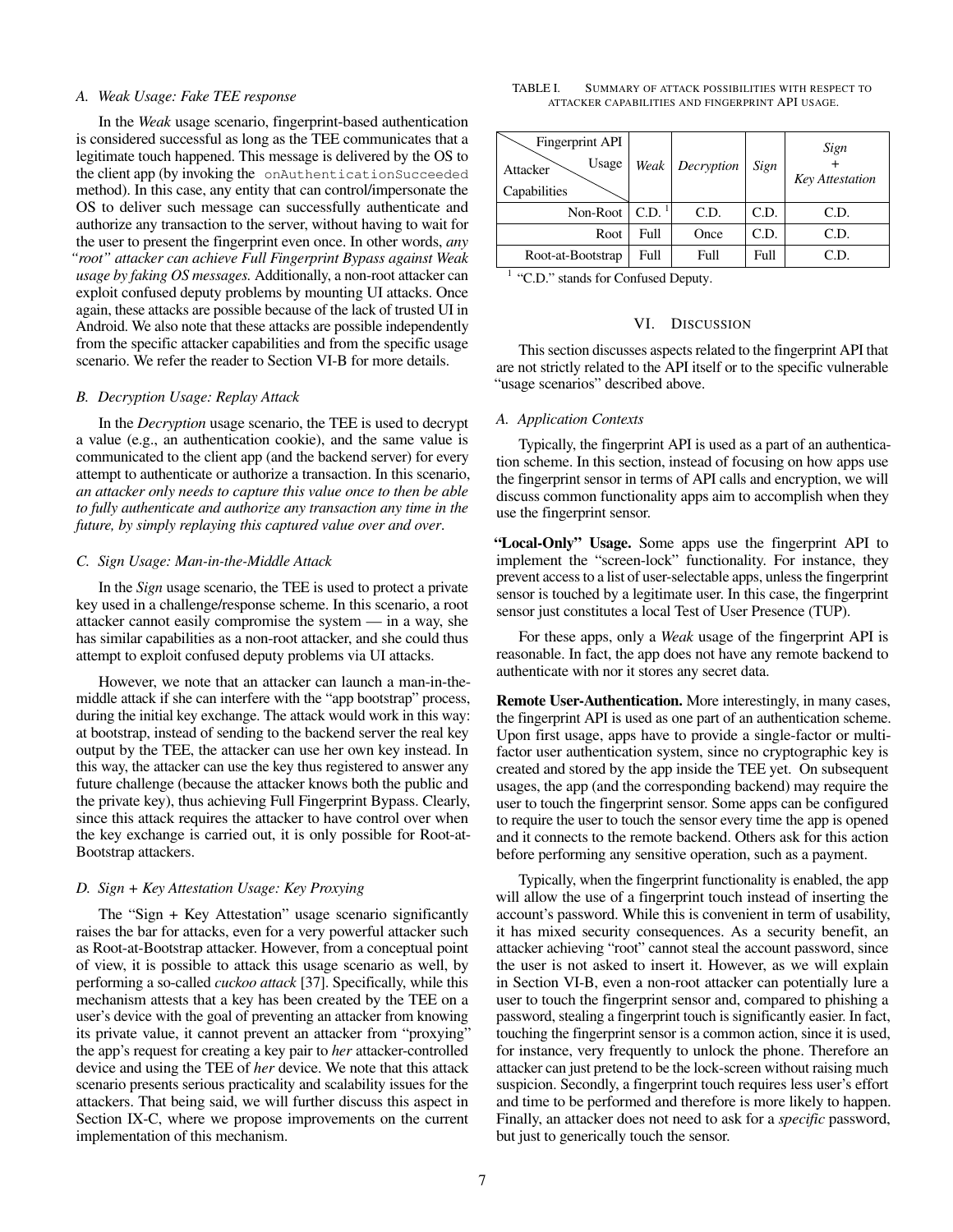

<span id="page-7-2"></span>Fig. 1. Overview of the developed static analysis tool

#### <span id="page-7-0"></span>*B. Practicality and Impact of UI Attacks*

As we mentioned earlier, a malicious app can show maliciously crafted messages or, more in general, interfere with the device's user interface to lure a legitimate user to touch the fingerprint reader sensor. In particular, we mentioned how several existing works [\[34\]](#page-14-16), [\[14\]](#page-14-17), [\[9\]](#page-14-18) show the possibility to perform UI attacks, and that a very recent work, dubbed Cloak & Dagger [\[21\]](#page-14-19), can achieve almost complete compromise of the device. In particular, this last work showed that apps installed from the Play Store are automatically granted the SYSTEM\_ALERT\_WINDOW permission (which allows to create overlays windows on top of any other) and that it is possible to lure the user to unknowingly grant accessibility permissions to a malicious app through "clickjacking."

These attacks are powerful, especially because they can be performed by any unprivileged app (what we refer to as "non-root attacker"). However, we note that the fingerprint API might be one of the few aspects that could, at least in principle, prevent full compromise: a physical fingerprint "touch" cannot be spoof via UI-only attacks.

That being said, there are many attacks that one could perform. These attacks are all instances of a confused deputy problem, and they are all possible due to one key observation: no "Secure UI" is currently used by the fingerprint API, and the user does not have any mechanism to establish with which app she is interacting with. As a very practical example of these attacks, Zhang et al. [\[53\]](#page-14-23) show how an attacker can create a fake "screen lock" to lure the user to provide her fingerprint: the fingerprint, under the hood, is actually "passed" to a security sensitive app in the background.

More in general, the lack of "secure UI" allows an attacker (independently from the fingerprint usage scenarios described in Section [IV\)](#page-4-0) to lure the user to present her fingerprint believing she is authenticating with app  $A$  or authorizing transaction  $X$ , while the fingerprint is actually used to unlock keys for a different app  $B$  or to authorize transaction  $Y$ .

These attacks are affected by practicality aspects. First of all, an attacker needs to solve two issues:

- 1) Put the victim app in a state in which, once the fingerprint sensor is touched, an unwanted malicious action happens.
- 2) Lure a legitimate user to touch the sensor.

Second, the attacker needs to steal a fingerprint touch every single time she wants to perform the attack. However, this last challenge can be easily addressed: since the fingerprint is often used to perform "screen unlock" and since the "screen unlock" action is an action that a user is used to perform tens of times every day, it is straightforward for an app to create a situation for which the user would provide a fingerprint.

From a technical standpoint, an attacker can exploit this by simulating that a device got automatically locked (which, by default, happens after a few seconds of non-usage). To achieve this, the attacker can show a fullscreen, black overlay on top of any existing Activity.<sup>[3](#page-7-1)</sup> Moreover, by requiring the permission WRITE SETTINGS, the attacker can also minimize the background light of the screen. At this point, the attacker can prevent the device from automatically locking itself (by using the WakeLock API, requiring the automatically-granted WAKE\_LOCK permission). In this scenario, a user will likely assume that the device got automatically locked and try to unlock it by touching the fingerprint sensor.

As an attempt to defeat these UI attacks, a countermeasure is currently implemented by the Android framework. Specifically, an app can only request the usage of the fingerprint sensor if it is displayed in the foreground. Unfortunately, in evaluating if an app is in the foreground, the Android framework only evaluates its position in the Activity stack. Since the Android framework does not deem screen overlays as part of the Activity stack, an Activity will still be considered as in foreground, even when maliciously covered by an overlay.

## VII. AUTOMATIC ANALYSIS TOOL

We have developed a tool to automatically analyze how an app uses the fingerprint API. The tool takes an Android app as input and classifies its usage of the fingerprint API into *Weak*, *Decryption*, and *Sign* usage, as defined in Section [IV.](#page-4-0) We use the tool above to perform the first systematic study on how Android applications use the fingerprint sensor, pinpointing cases in which this API is incorrectly used. We believe app developers and app market operators can also use this tool to automatically understand if there is any issue in how an app uses the fingerprint API. Figure [1](#page-7-2) provides an overview of the developed tool.

<span id="page-7-1"></span><sup>&</sup>lt;sup>3</sup>An Activity is the standard "unit of interaction" in Android and loosely corresponds to a window in a desktop environment.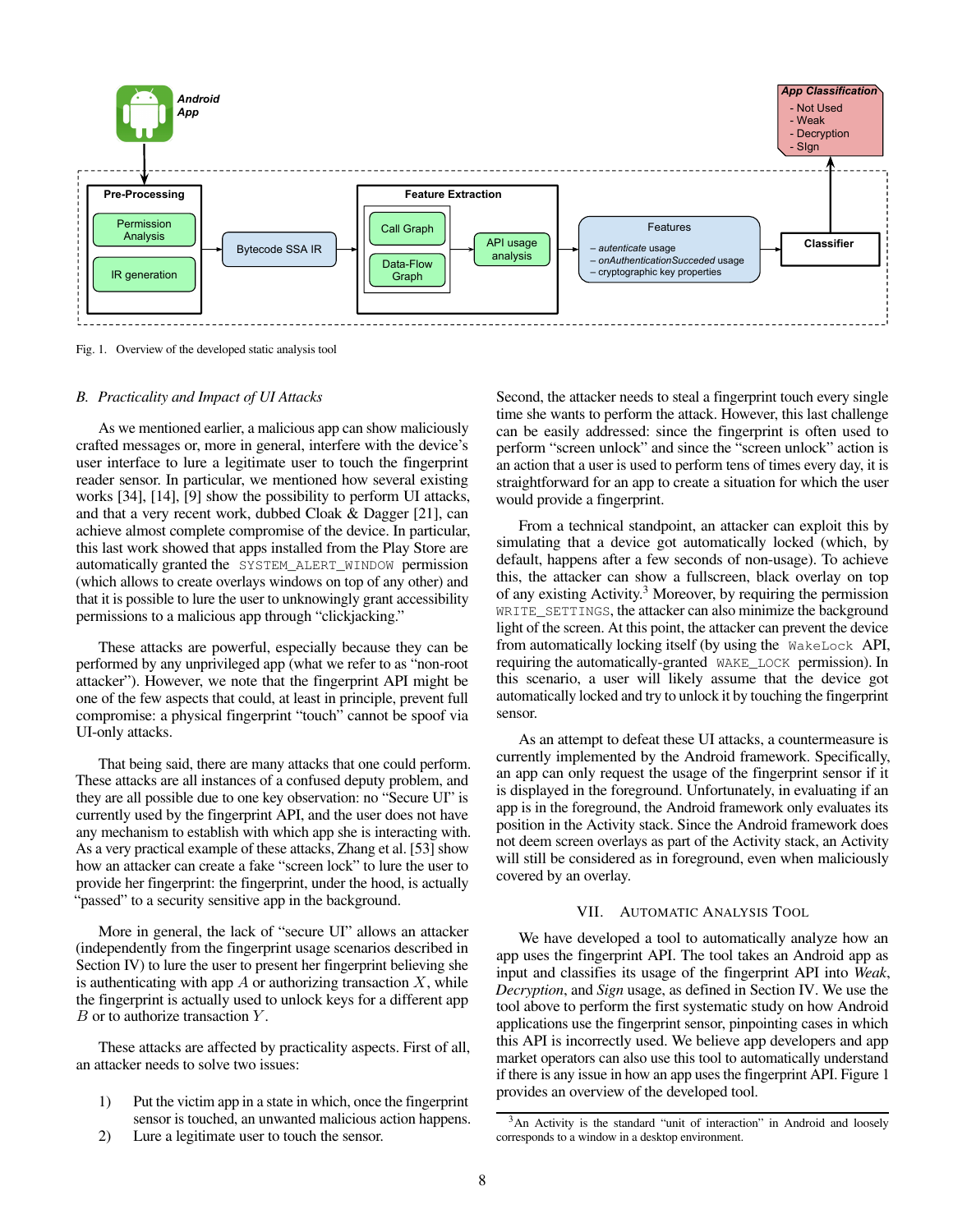## *A. Challenges and Design Choices*

Our tool performs static analysis on an app's bytecode. We choose static analysis on bytecode to be able to perform our analysis without needing source code (which is typically unavailable both to security researchers and market operators). Moreover, many apps using the fingerprint API belong to the "finance" category. This makes very difficult to automatically perform dynamic analysis on these apps, since we do not have the required financial account information needed to get past the login stage. Even approaches able to automatically register accounts while performing dynamic analysis, such as AppsPlayground [\[39\]](#page-14-24), cannot solve this problem by automatically creating bank (or other financially related) accounts. This aspect also significantly complicates our manual investigation of the results and our attempts to dynamically execute a given app.

One of the main challenges when analyzing recent real-world Android apps is the amount of code these applications include (on average, the apps we have analyzed have about 51,000 methods). This is often because apps include big libraries, which, even if only marginally used, substantially increase the amount of code a staticanalysis tool may end up analyzing. Empirically, recent research [\[7\]](#page-13-2) has shown that even relatively easy data-flow analysis, such as flowinsensitive taint analysis, often ends up using unpractical amounts of resources and time, when applied to an entire app. However, for the analysis we are interested in, we only need to precisely characterize the usage of very specific API methods. For these reasons, we adopted a more localized approach, which constructs call graph and data-flow graphs starting from the APIs of interest, limited to the specific parameters we are interested in.

# *B. Pre-processing*

The first step of our analysis is to determine which apps potentially use the fingerprint API. Since, to use the fingerprint hardware, an app has to require the USE\_FINGERPRINT permission, our tool first checks whether a given app requires this permission by reading its manifest file. Apps not requesting this permission cannot use the fingerprint API.

After this step, we use the Java static analysis framework SOOT [\[47\]](#page-14-25) to obtain an intermediate representation of the app's bytecode. To simplify further data-flow analysis, we choose the *Shimple* intermediate representation, which is in single static assignment (SSA) form.

#### *C. Call Graph Construction & Data Flow Analysis*

Our analysis is based on two static analysis primitives: call graph generation and data-flow graph analysis. The call graph represents method invocations among different methods in the analyzed app. In building the call graph, we perform intraprocedural type-inference [\[36\]](#page-14-26) to determine the possible dynamic types of the object on which a method is called. If this analysis fails, we over-approximate the possible dynamic types as all the subclasses of its static type (including the static type itself).

Our call graph also considers some implicit control flow transitions introduced by the Android framework [\[12\]](#page-14-27). In particular, when the onAuthenticationSucceeded callback is invoked by the Android framework, typically developers call the postDelayed method, by passing, as parameter, an instance of a specific inner-class, implementing the Runnable interface. On

#### <span id="page-8-0"></span>TABLE II. OVERVIEW OF THE COLLECTED FEATURES

| authenticate              | Null/NonNull             |
|---------------------------|--------------------------|
| onAuthenticationSucceeded | NoCryptolConstantl       |
|                           | Decrypt/Signature        |
| Key Properties            | DecryptionKey/SigningKey |
|                           | UnlockedKey/LockedKey    |

this inner-class, the method run will be later called and executed in a different thread. This is a common behavior in Android, since code dealing with UI elements has to run in a different thread than code dealing with network operations, to ensure app's responsiveness.

Our tool handles these cases by identifying the possible dynamic types of the instance passed to the postDelayed method. Then, it adds edges in the call graph between the postDelayed method and the implementations of the run methods that can be possibly called, according to the identified types (typically, just one).

To perform data-flow analysis, starting from a variable of interest  $V$  (e.g., a specific parameter of an API call), we recursively follow the def-use chain to obtain an *inter-procedural* backward slice. Moreover, when a field access is encountered, we continue the analysis starting from all the instructions accessing it. As an output of this analysis, we obtain a slice of instructions (encoded as a tree) in which each instruction uses variables that may influence the value of  $V$ .

#### *D. Feature Extraction*

At a high-level, our analysis extracts three kinds of features:

- 1) how the authenticate API is used;
- 2) which code is triggered when the onAuthentication-Succeeded callback is called;
- 3) the parameters used to create cryptographic keys.

Table [II](#page-8-0) enumerates the features we extract to characterize these three aspects.

*authenticate* API Usage. For the authenticate API, for each occurrence of a call to this method, our analysis generates a backward slice, starting from the parameter named crypto. This parameter is used to specify the cryptographic key that is "unlocked" whenever a legitimate user touches the fingerprint sensor. Then, by analyzing the generated slice, we check if the value of this parameter is NULL. In this case, it means that the authenticate API will activate the fingerprint sensor, but no key will be unlocked when the user touches it. We mark this case as *Null*, otherwise we mark it as *NonNull*.

*onAuthenticationSucceeded* Callback Usage. We analyze the code that is executed when the onAuthenticationSucceeded callback is invoked, to determine if and how cryptographic operations happen after the user touched the fingerprint sensor. Starting from each occurrence of a method overriding onAuthenticationSucceeded, we start a forward exploration of the call graph, looking for calls to specific cryptographic methods.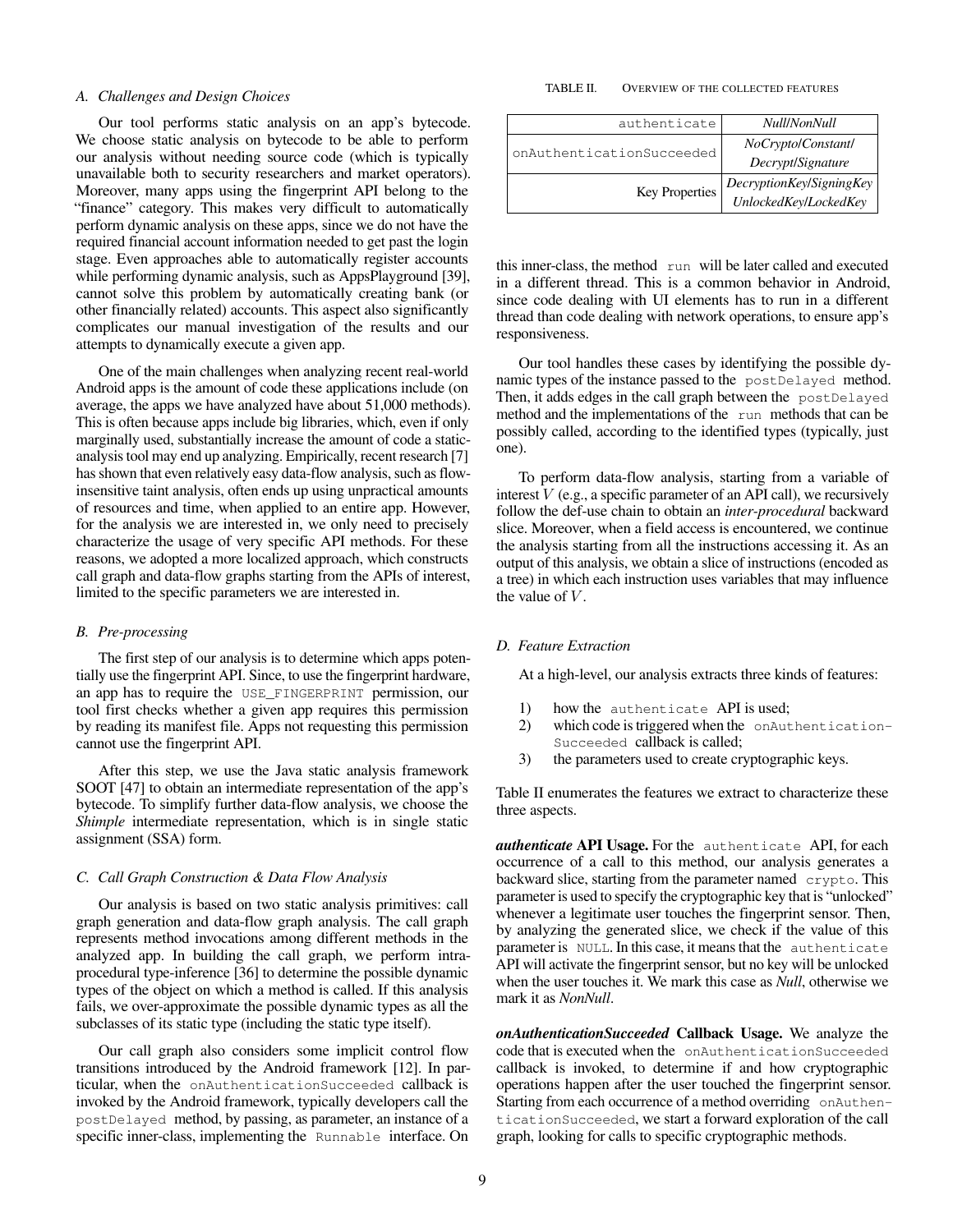Specifically, if we encounter a call to the methods sign or update of the class Signature, we mark this usage of onAuthenticationSucceeded as *Signature*, whereas if we encounter a call to the methods doFinal or update of the class Cipher, we mark it as *Decrypt*.

As a special case, if after the onAuthenticationSucceeded callback a decryption operation is detected, but it is performed on a fixed, hardcoded string (as explained in Section [IV-B\)](#page-5-1), we mark this case as *Constant* (instead of *Decrypt*). To determine this, we generate a backward slice starting from the parameter specifying the decrypted content, and we analyze it to determine if it results in a constant string.

In case we do not encounter any of the aforementioned cryptographic methods we mark the usage of the onAuthenticationSucceeded callback as *NoCrypto*, since it shows that no cryptographic operation is performed as a consequence of the user touching the fingerprint sensor.

Cryptographic Key Properties. To determine the type of the used cryptographic keys, we generate a backward slice starting from the purpose parameter of the KeyGenParameterSpec.Builder constructor. In case we determine it to have the value PUR-POSE\_SIGN we mark the key as a *SigningKey* otherwise we mark it as a *DecryptionKey*.

We also verify if the setUserAuthenticationRequired method is invoked (by passing true for its required parameter). If this is the case, we mark the key as *Locked*, otherwise, we mark it as *Unlocked*.

Other Features. To integrate the information collected by the features just described, we also check if an app is using the getCertificateChain and setAttestation-Challenge APIs. While we do not use this information to classify how an app uses the fingerprint API, we will use this information to study if apps use key attestation (see Section [V-D](#page-6-3) and Section [VIII-G\)](#page-11-0).

# *E. App Classification*

After collecting the aforementioned features, we use them to classify how the analyzed app uses the fingerprint API. The rationale behind this classification rules is first to identify cases in which the fingerprint API is not used (e.g., no fingerprint-related API is called) or used in a *Weak* way (e.g., no cryptographic operation is performed). Then, we analyze the properties of the used cryptographic keys and the cryptographic methods called to determine whether to classify the app as *Decryption* or *Sign*.

First of all, we note that for some of the analyzed apps that request the USE\_FINGERPRINT permission, we cannot identify any usage of the authenticate API or the onAuthenticationSucceeded callback. We classify these apps, together with those not requesting the USE\_FINGERPRINT permission, as "Not Used."

Then, we classify an app as *Weak* if any of the following conditions are met:

1) We do not detect any key generation (i.e., the KeyGen-ParameterSpec.Builder API is never used).

TABLE III. STATIC ANALYSIS TOOL RESULTS SUMMARY

<span id="page-9-1"></span>

| Total Apps | Analysis Errors | Not Used    |
|------------|-----------------|-------------|
| 501        | $5(1.00\%)$     | 72 (14.37%) |

| Category                  | Weak         | Decryption   | Sign        |
|---------------------------|--------------|--------------|-------------|
| Detected apps             | 269 (53.69%) | 146 (29.14%) | $9(1.80\%)$ |
| <b>Misclassifications</b> | 0/20         | 1/10         | 1/9         |

- 2) All the usages of the authenticate API are marked as *Null*. This corresponds to the case in which no cryptographic key is unlocked as a consequence of the user touching the fingerprint sensor.
- 3) All the usages of the onAuthenticationSucceeded callback are marked as *NoCrypto* or *Constant*. This corresponds to the case in which no cryptographic operation is performed after the user touched the sensor (or the only cryptographic operation happening is performed on a constant value).
- 4) An *Unlocked* key is used. In fact, in this case, the used key is not locked, and any root attacker can immediately use it, without having the user touching the fingerprint sensor.

At this point, we know that some proper cryptographic operation happens after the user touches the fingerprint sensor. To determine whether the app uses the fingerprint API in a *Decryption* or in a *Sign* way, we use the following rule. We classify an app as *Sign* if any key marked as *SigningKey* is generated and any usage of the onAuthenticationSucceeded callback is marked as *Signature*. Otherwise, we classify the app as *Decryption*.

## VIII. AUTOMATIC ANALYSIS RESULTS

## <span id="page-9-2"></span>*A. Evaluation Methodology*

To determine the correctness of the classification of our tool, we employed the following two-step methodology:

*1) Driving the App to Ask for Fingerprint:* In the first step of our evaluation, we manually drive the analyzed app to the point where it starts communicating with the TEE for fingerprint-based authentication.

One significant challenge in this step is that most of the considered apps require specific accounts to go beyond the initial login interface, and it is impractical to create accounts for many such apps. This is because many of the apps we analyzed are mobile-banking apps, for which it is not possible having an account without also being customers of the connected bank. In other cases, the app's backend requires financial information such as Social Security Numbers or debit card numbers to create an account, which further hindered our ability to interact with these apps.

<span id="page-9-0"></span>*2) Verify the Existence of Expected Weaknesses:* Once we drive the analyzed app to start interacting with the TEE, we verify our tool's classification for this app by simulating a root attacker and see if the fingerprint-based authentication is vulnerable to weaknesses of the corresponding class as predicted in Section [V.](#page-5-0) For simulating a root attacker, we used the Xposed Framework [\[1\]](#page-13-3), a tool which allows us to easily modify apps' and framework's Java code at runtime.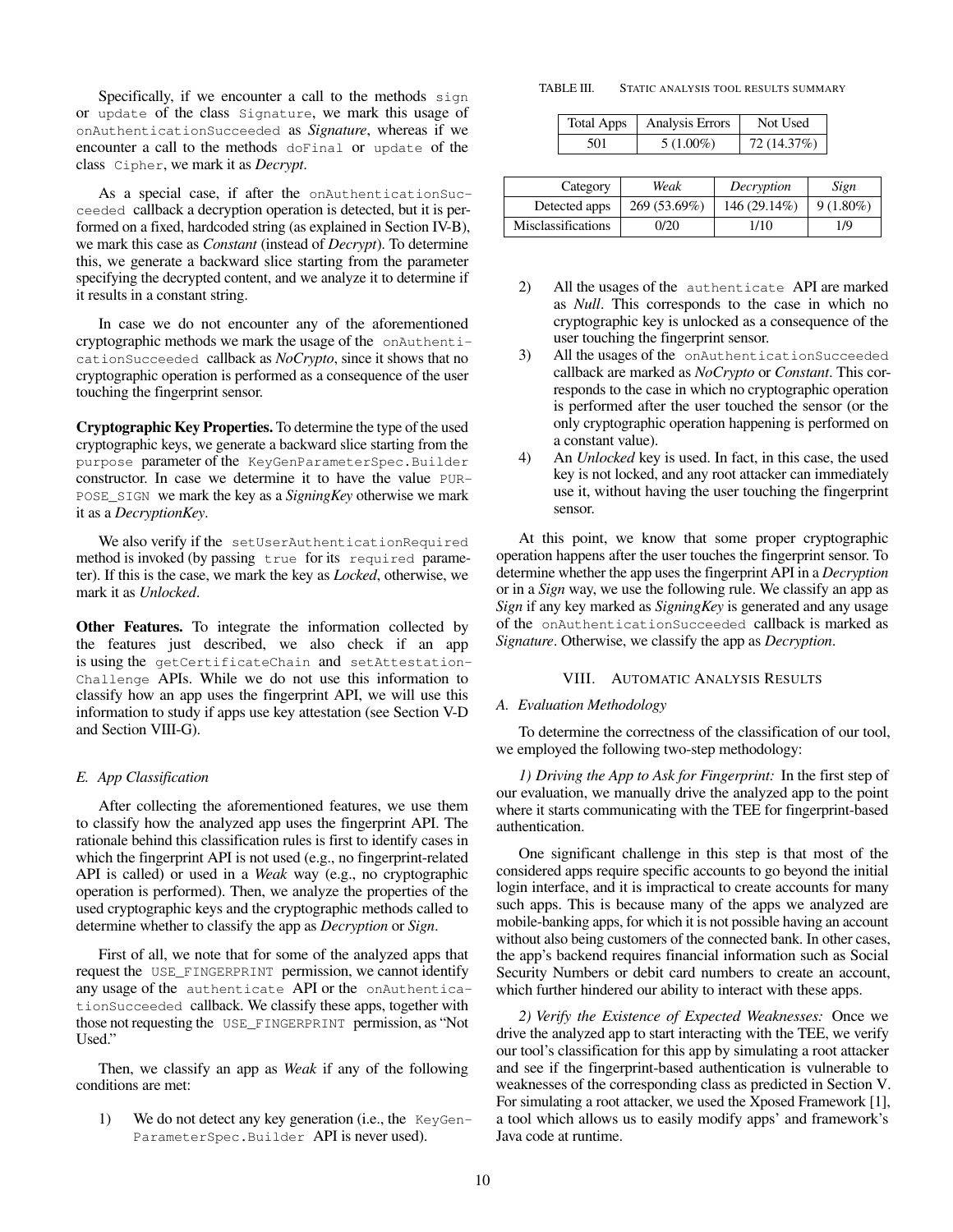In particular, if our tool classifies the app as using the *Weak* usage, our simulated attack modifies the behavior of the authenticate API to directly call the onAuthentication-Succeeded callback. Furthermore, we deal with the case in which the victim app invokes any cryptographic operation using a key stored inside the TEE. In this case, the app would raise an exception, since this key has not been "unlocked." This scenario may occur in the case in which the result of the decryption is not used (and therefore we classify the app as *Weak*), but still, a TEE-protected key is used to decrypt a hardcoded string, as it happens, for instance, in the Google's sample code [\[25\]](#page-14-21). We deal with this case, by masking the generated "User Not Authenticated" exception.

For apps classified as using the fingerprint API in a *Decryption* way, we first record the outputs of decryption operations using TEE-protected keys (simulating a Root attacker). Then, we modify the authenticate API as explained before and, additionally, we replay the collected decryption outputs when necessary.

# *B. Dataset*

We collected all the free apps classified as "Top" (i.e., most popular) in each category of the Google Play Store. These apps were downloaded in February 2017. Additionally, we added apps preinstalled on a Nexus 5X device running Android 7. In total, we created a dataset of 30,459 apps. Among these apps, 501 (1.64%) declare the USE\_FINGERPRINT permission and, therefore, can potentially use the fingerprint API. In the rest of this section, we will focus on this subset of 501 apps.

# <span id="page-10-0"></span>*C. Apps Classification*

Table [III](#page-9-1) summarizes the outputs of our tool. We ran our tool in a private cloud, and for the analysis of each app we provided 4 virtual-cores, 16 GB of RAM and 1 hour time limit. For the 501 apps, our tool needed on average 354 seconds ( $\sigma = 363$ ) of computation and used 6.13 GB ( $\sigma = 1.07$ ) of RAM per app. In 5 cases (1.00%), our analysis did not finished due to bugs in the SOOT framework or analysis timeout.

For 72 (14.37%) apps, although they ask for the USE\_FINGERPRINT permission, our tool did not detect any usage of the fingerprint API. This result is not particularly surprising since previous research has shown that apps tend to require more permissions than they use [\[48\]](#page-14-28). To further verify this finding, we manually analyzed a random sample of 10 of these apps. We both manually run them and perform tool-assisted reverse engineering. For 7 of them, we could confirm that they do not use the fingerprint API, whereas for the other 3 our tool was unable to detect its usage because these apps use native code components to activate the fingerprint reader sensor, which our tool is unable to analyze.

For apps classified as *Weak* we took a random sample of 20 apps among those in which we were able to dynamically reach the fingerprint interface. Our dynamic analysis confirmed that they were all correctly classified (i.e., our simulated attack in Section [VIII-A2](#page-9-0) is successful). Among these 20 apps, 16 access a remote account or store secret data, therefore a *Weak* usage of the fingerprint API is not appropriate (as explained in Section [VI-A\)](#page-6-0).

For apps classified as *Decryption* we took a random sample of 10 apps and we confirmed that 9 were correctly classified (using, again, the simulated attack explained in Section [VIII-A2\)](#page-9-0), whereas 1 was classified as *Decryption* while in reality is *Weak*.

Finally, about the 9 apps classified as *Sign*, we were able to dynamically reach the fingerprint interface in one app and dynamic analysis confirmed the classification of this app as correct. This app, called "True Key," requires to *sign* an authentication token during login and performs this operation with a TEE-protected private key, "unlocked" only when the user touches the fingerprint reader sensor. To have a better evaluation, we also extensively reverse engineer the other 8 samples classified as *Sign*. Our manual analysis revealed that 7 of them have been classified correctly, whereas 1 has been classified as *Sign* while being *Decryption*.

In summary, we manually analyzed (either by reproducing our attacks as explained in Section [VIII-A2](#page-9-0) or by reverse engineering) 39 apps and we found that all the apps except 2 were classified correctly. In one case the misclassification is due to overapproximations in the call graph. In the other, the app "signs" some data, but this data is constant, since it is provided by the backend when the user logins the first time. For this reason, the app falls into the *Decryption* category. In fact, an attacker can trivially replay the result of this signing operation after it happened once. However, our tool was unable to detect this scenario and, therefore, it classified the app as *Sign*.

Overall, results show how our tool is reasonably accurate in determining how an app uses the fingerprint API. Moreover, the few misclassifications "overestimate" the security of an app (classifying it as using the fingerprint API in a stronger way than in reality). Therefore, we believe that our results, showing a low usage of the fingerprint API in the *Sign* way and a high usage in the *Weak* way, are particularly worrisome and confirm our intuition that apps generally do not use appropriately the fingerprint API. In the next sections, we will provide concrete examples of these inappropriate usages.

# *D. Case Study: Unlocking "Unlocked" Keys*

As explained in Section [II-C,](#page-2-0) a key is stored inside the TEE and "unlocked" by a fingerprint touch only if the setUserAuthenticationRequired method is invoked (by passing true for its required parameter) when the key is generated. On the contrary, without calling this method, a generated key is always "unlocked," regardless of the usage of the fingerprint API.

Surprisingly, we found this aspect as a source of implementation errors. In particular, we looked for apps implementing proper cryptographic operations as a consequence of the user touching the fingerprint sensor (i.e., calling the authenticate API to "unlock" a key used to decrypt or sign some data), but not calling properly the setUserAuthenticationRequired method. This indicates that the developers wanted to have a key "unlocked" when the legitimate user touches the fingerprint sensor, but forgot to "lock" the key in the first place.

To identify these apps, we checked for apps that

- 1) are classified as *Weak* by our tool;
- 2) do not call the setUserAuthenticationRequired method (or they call it specifying false as its parameter);
- 3) if they had called the setUserAuthenticationRequired method properly they would have been classified as *Decryption* or *Sign*.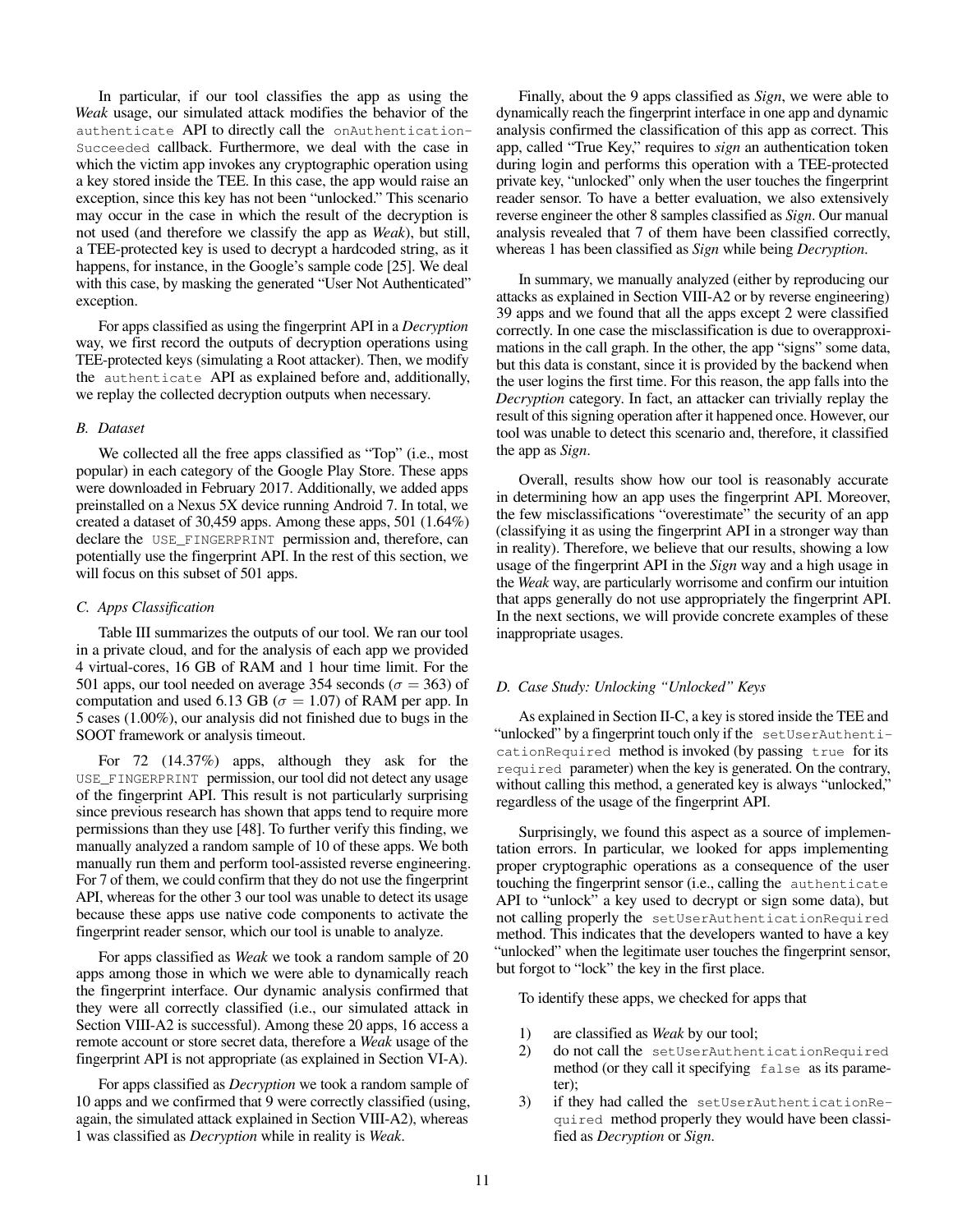Our tool identified 15 apps in this scenario and we were able to fully dynamically interact with 4 of them, verifying their improper usage of the fingerprint API.

As an example, one of these applications allows a user to purchase items in an online marketplace and requires the user to touch the fingerprint sensor during the checkout procedure. The user's password is stored encrypted by a supposedly TEEsecured key, as is common when the fingerprint API is used in a *Decryption* way. During the checkout, when the user touches the fingerprint sensor, this key is used to decrypt the user's password. However, we verified that the decryption key is not really "locked" since the setUserAuthenticationRequired method is not called. Therefore, from a cryptographic perspective, the use of the fingerprint API is useless. As a consequence, a root attacker can easily bypass its usage.

#### *E. Case Study: Google Play Store*

Among the apps our tool classified as *Weak*, one is the "Google Play Store" app. This app is present on every Google-branded phone, and it handles the purchase of apps, media, and in-app purchases and can be setup to "protect" these purchases by a fingerprint touch. In this case, the user would be required to touch the sensor before every purchase. Since this app can directly spend user's money and interacts with a remote server, the most appropriate usage of the fingerprint API would be *Sign*, as also stated and exemplified in the guidelines from Google itself.

However, our tool classified the Google Play Store app as using the fingerprint API in a *Weak* way and our evaluation (as described in Section [VIII-A\)](#page-9-2) confirmed this result. In fact, this app calls the authenticate API with a NULL value for its crypto parameter, and, therefore, no key is "unlocked" and no *sign* operation certifies that the purchase happened as a consequence of the user touching the fingerprint reader sensor.

On July 2017, we contacted the Android's security team. The team promptly replied and forwarded our report to the Google Play's team, which is now aware of the issue and investigating it.

#### *F. Case Study: Square Cash*

Among the apps our tool classified as *Decryption*, one is the "Square Cash" app. This app is a personal payment app, which allows users to transfer money to and from connected debit cards and bank accounts.

The app can be configured to require the user to touch the fingerprint sensor before any transaction. The most appropriate usage of the fingerprint API in this case would be to use it to *sign* these transactions. However, Whorlwind, the open source library that Square (and other apps in our dataset) uses to implement the fingerprint functionality, implements a weaker scheme. In particular, this library is used to decrypt a locally stored authentication token. For this reason, by simulating an attacker with Root capabilities, we were able to reuse the same decrypted token to perform different payments.

We contacted the developers of the Whorlwind library in August 2017, detailing our findings and why we think that a *Sign* usage of the fingerprint API is more appropriate in this case.

#### <span id="page-11-0"></span>*G. Case Study: Key Attestation*

We mentioned in Section [V-D](#page-6-3) that, starting from Android 7, a new mechanism has been implemented to allow developers to "attest" public keys, ensuring they have been generated from "trusted" TEEs. According to the API, a properly verified certificate chain, "rooted at a trustworthy CA key," is only provided if the setAttestationChallenge API, with a non-NULL value for attestationChallenge, is called.

Conceptually, apps using both the fingerprint API in a *Sign* way and key attestation should be categorized in a different group in Table [III.](#page-9-1) However, in our dataset, our tool found no app calling this API. This indicates that every app in our dataset is vulnerable to a Root-at-Bootstrap attacker, who can interfere with the initial key exchange process between the app and its remote backend.

#### IX. FINGERPRINT API IMPROVEMENTS

We will now propose some changes to the current fingerprint API, which would significantly improve its security. In this section, we will assume that apps use the fingerprint API in a *Sign* way, which, as previously shown in Section [V,](#page-5-0) it is the right way to provide stronger security. However, even with proper usage, this API currently has some shortcomings, which we will address here.

## *A. Trusted-UI*

The biggest limitations of the current API and its implementation are:

- 1) Users have no *trusted* way to understand what they are *signing* by touching the fingerprint sensor.
- 2) A malicious application (with or without "root" privileges) can interfere with what is shown to the user when asked to touch the sensor.

To solve both issues, we propose a mechanism in which the TEE can directly show to the user the content of a *sign* operation performed by a fingerprint-unlocked key. This mechanism is based on the known idea of having a *trusted* video path directly between the TEE and the device's screen. TEE-enforced video paths are already implemented in some Android devices (for DRM purposes) [\[49\]](#page-14-29) and academia explored its use for authentication purposes [\[45\]](#page-14-30). However, differently from previous solutions, what we propose is also based on a *trusted* input which is the fingerprint reader sensor, able to directly communicate with the TEE.

We propose to change the current authenticate method to also take as an input a message string parameter, for instance "Do you want to authorize a payment of \$1,000 to  $Friend$ ." This message would be shown on a TEE-enforced Secure UI dialog window, alongside with a standardized graphic UI asking the user to touch the fingerprint sensor. *Untrusted* code, outside the TEE, cannot interfere with the visualization of this window, due to the usage of a secure video path. Specifically, *untrusted* code cannot read the content of this dialog window nor modify it.

When the sensor is touched by a legitimate user, a signature of this string (generated using the private key "unlocked," specified when the authenticate method is called) is available using a method called getSignedMessage. The remote backend can then verify that this message has been signed correctly and,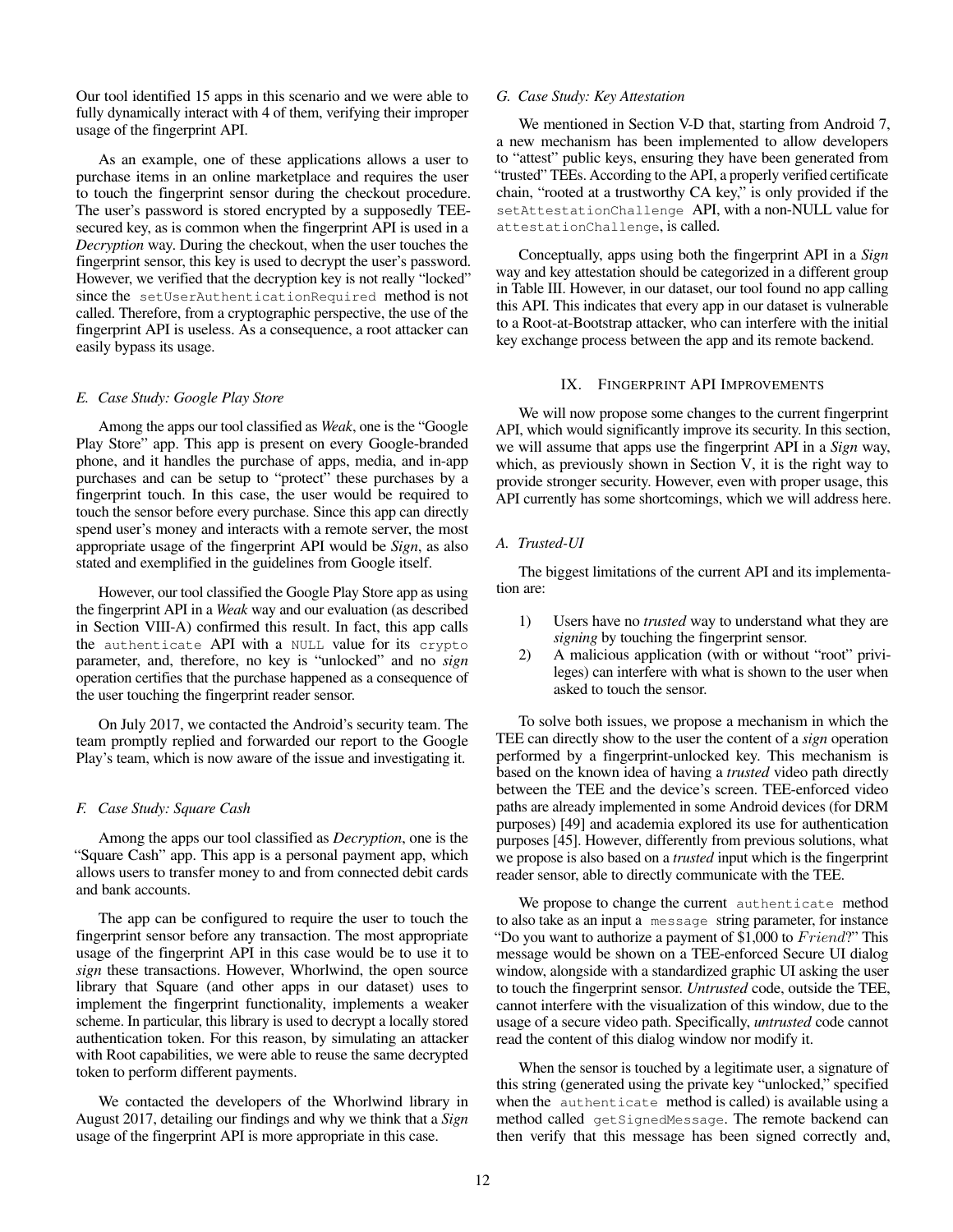therefore, be sure of what the user has authorized by touching the sensor. In other words, the remote backend can verify the "user intention," which is signed by the TEE.

The security of this system is guaranteed by the fact that both the code for handling the *sign* operation and the code for visualizing the message are within the TEE. Therefore, an attacker, even having root privileges, cannot decouple what is being shown to the user with what is being signed by the fingerprint-unlocked key. An attacker can still interfere with the communication between the backend, the app, and the TEE. However, this will be detectable by the user. In fact, suppose that the attacker changes the request the app sends to the backend from "Pay  $Friend \$ \$1,000" to "Pay Attacker \$1,000." As a consequence the backend will send the following message to be signed by the TEE: "Do you want to authorize a payment of \$1,000 to Attacker?". In this case, the user will be able to notice that the message does not correspond to her intention.

Another issue is how to prevent an attacker from showing a malicious dialog window that resembles the window shown by the TEE when asking the user to touch the fingerprint sensor. Without requiring extra hardware (e.g., an LED would be turned on when "secure output" is displayed), we can exploit the fingerprint sensor itself to mitigate this attack. Since the fingerprint sensor can communicate directly and exclusively with the TEE, we propose that the TEE shows a hard-to-spoof visual clue (e.g., a loading bar) while the user touches the sensor.

Attackers would be unable to show this bar at the right time, since, outside the TEE, it is unknown when the user touched the sensor. Therefore, the absence (or the improper behavior) of this visual element would indicate to the user that the shown dialog window is not legitimate. Another possible solution, although less practical since it requires a setup phase, would be to use a secret (i.e., only know by the user and the TEE) personalized security indicator. This mechanism has been shown as an effective defensive mechanism in the Android ecosystem [\[9\]](#page-14-18).

It is important to notice, however, that even without this defense, an attacker would not be able to lure users to *sign* a malicious transaction, but only to pretend that a transaction happened.

## *B. Other UI Changes*

While a solution based on hardware-enforced secure-UI is the best way to address current API shortcomings, we understand that its adoption and deployment may be problematic because it requires non-trivial modifications to the code running inside the TEE and the coordination between this code, the Android operating system, and the display hardware. Therefore, we also propose easier-to-implement modifications to the current Android user-level framework. While attackers having "root" privileges can trivially bypass these mechanisms, they are still effective against a non-root attacker.

In particular, Android should automatically dismiss overlay windows on top of interfaces asking the user to touch the fingerprint sensor. A similar solution is already applied in the latest Android versions to protect "security sensitive" interfaces, such as the one used to grant/remove apps' permissions. In addition, the name (and the icon) of the app asking the user's touch should be clearly shown. To implement both solutions, a standard interface, which apps cannot modify except showing some text on it, should be shown when the authenticate API is called. In the current implementation, custom interfaces are possible, but uncommon. In fact, most of the apps show very similar interfaces (Android guidelines precisely define how this dialog should appear [\[29\]](#page-14-31)), thus they will not need to significantly change their UI.

## <span id="page-12-0"></span>*C. Better Attestation Mechanisms*

As we previously mentioned, a key attestation mechanism has been implemented, starting from Android 7. However, in its current implementation state, this mechanism has several weaknesses.

First of all, the API defines two possible "levels" for the attestation "software" and "hardware," where only the latter guarantees that a key has been generated by the device's TEE. The level of attestation can be retrieved by parsing the attestation certificate associated with a generated public key. However, in the devices we have tried (Nexus 5X and Pixel XL, running Android 7), the generated keys are always "software" attested.

More fundamentally, while analyzing the generated certificates, we did not find any indication of the specific instance of the device generating a key. As also pointed out by the paper presenting the Security Key protocol [\[32\]](#page-14-1), there is a trade-off between user's privacy and security of the protocol. Having a system that can identify the specific device generating a key would allow remote backends to detect suspicious situations in which the key associated with a specific user changes. Moreover, it would hinder the ability of an attacker to "proxy" key creation to an attackercontrolled TEE, since too many keys (used by many different users) generated by the same device would be easily detected as suspicious. However, this would violate user's privacy, allowing unique user's identification among different apps. Therefore, we recommend, as in the Security Key protocol, the implementation of a batch attestation scheme, in which a set of devices, using the same hardware (and potentially affected by the same security issues), shares the same attestation key.

Finally, we note that the current documentation about how to verify key attestation certificates is insufficient and the only official sample code [\[24\]](#page-14-32) does not cover all the possible cases that need to be handled while parsing this type of certificates.

# X. LIMITATIONS AND FUTURE WORK

This paper focuses on the most common fingerprint API in Android, used by Google's devices. However, Samsung's and Huawei's devices offer their custom fingerprint hardware and a different API. Moreover, outside of the Android ecosystem, similar systems are offered on Apple's devices [\[3\]](#page-13-4), [\[4\]](#page-13-5). Studying similarities and differences among these APIs and how apps that want to be compatible with multiple devices handle this fragmentation is the main future direction of this work.

Our static analysis is based on call graph generation and dataflow graph analysis. This approach has been proved effective by previous research [\[17\]](#page-14-33) in determining how specific APIs are used in Android. However, this approach is unable to analyze reflective code, dynamically loaded, or native components. Regarding the first two aspects, we do not expect them to be a significant source of imprecision when analyzing non-malicious code and we did not find any sample misclassified because of these reasons. We consider the analysis of components written in native code outside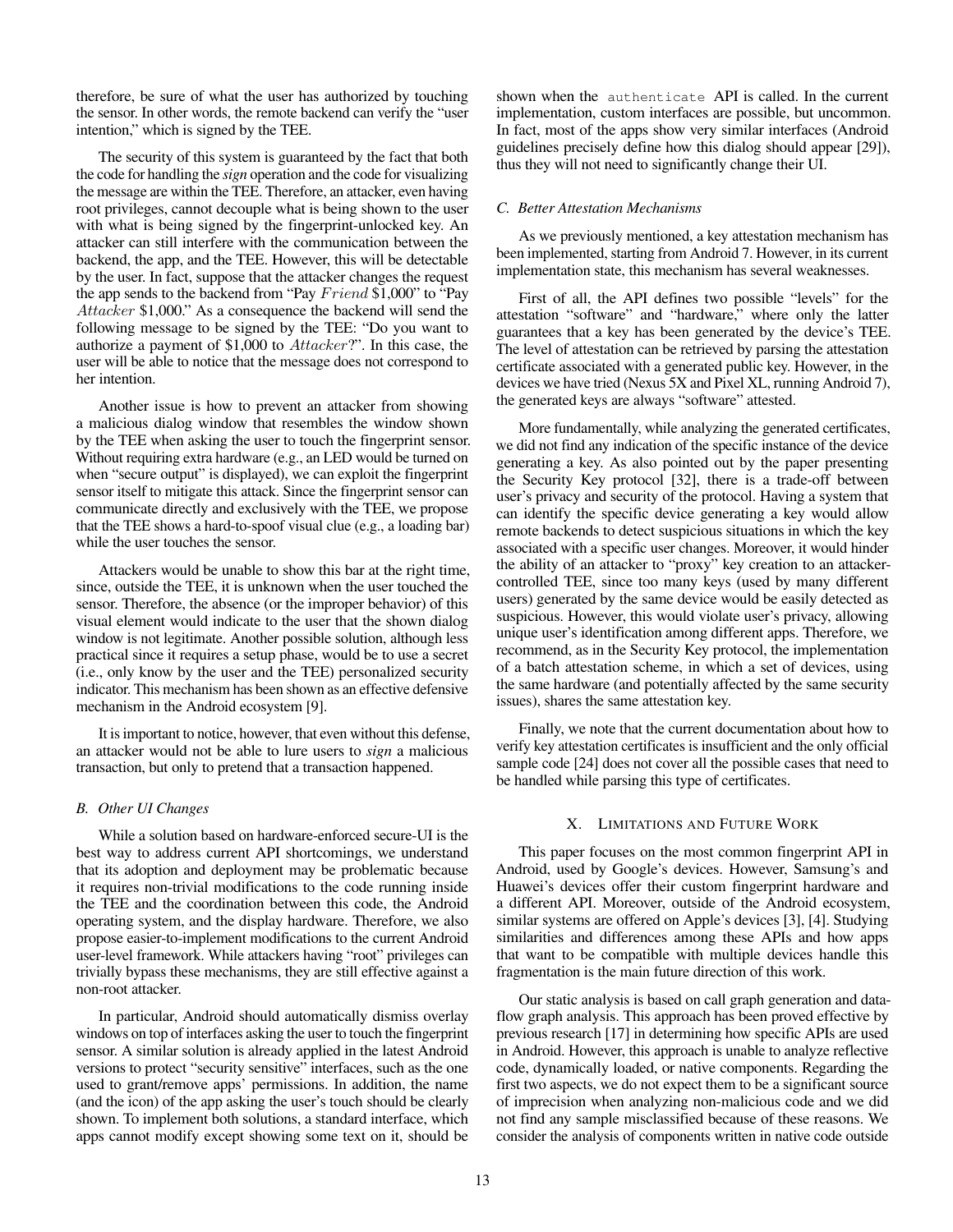the scope of this paper. Empirically, we found that the usage of native code prevented us from analyzing three apps (among those manually verified), as explained in Section [VIII-C.](#page-10-0)

More fundamentally, the implemented static analysis can indicate the way in which an app uses *locally* the fingerprint API, but it cannot fully evaluate how this aspect affects the overall authentication mechanism implemented by the app and its backend. This analysis usually requires probing the remote backend (when, as it is typically, the backend's code is not available) to determine if it properly checks user's authentication. Merging our tool with more general remote protocol analyzers (as, for instance, the one proposed by Zuo et al. [\[55\]](#page-14-34)) represents another interesting future direction.

# XI. RELATED WORK

Zhang et al. [\[53\]](#page-14-23) show how UI attacks were extremely easy in Samsung devices (Samsung Galaxy S5 and S6) running Android 5. Specifically, these attacks were possible because, after a legitimate user touched the fingerprint reader sensor, a malicious app could use fingerprint-protected cryptographic keys generated by other apps. In addition, they show how in some devices it was possible to steal raw fingerprint information. In our work, we focus primarily on the newer Google's fingerprint API (released with Android 6), in which each app utilizes app-specific keys.

A few other works focus on aspects concerning the security of the fingerprint hardware sensor and the storage of fingerprint data [\[40\]](#page-14-35), [\[16\]](#page-14-36). In our work we expand and generalize findings of these previous works and, in addition, we systematically study how apps use the fingerprint API and how this aspect affects the overall security of an app's authentication scheme.

There is a number of works related to two-factor authentication and authentication in mobile systems. Lang et al. [\[32\]](#page-14-1) describe "Security Keys," second-factor devices that protect users against phishing and man-in-the-middle attacks. They also discuss the deployment of this technology to the Chrome browser and Google online services. Throughout our paper, we show how the fingerprint API could potentially offer the same or better security properties, but some shortcomings in its implementation and in how apps use it prevent this from happening.

One-Time Passwords (OTPs) are a (weaker) alternative to Security Keys. TrustOTP [\[45\]](#page-14-30) shows how smartphones can act as secure OTP tokens. Dmitrienko et al. [\[15\]](#page-14-11) highlight weaknesses in the design and adoption of two-factor authentication protocols and mechanisms. In particular, they show how an attacker can mount cross-device attacks and bypass 2FA mechanisms such as SMSbased TANs (Transaction Authentication Numbers) used by banks, or login verification systems such as Google, Twitter, and Facebook. Chen et al. [\[13\]](#page-14-37) discuss different OAuth implementations and their adoption by mobile applications.

Several works focus on the automatic detection of classes of vulnerabilities in Android apps. Previous work focused on detecting over-privileged apps [\[6\]](#page-13-6), component-hijacking vulnerabilities [\[33\]](#page-14-38), vulnerable content providers [\[54\]](#page-14-39), permission leaking [\[31\]](#page-14-40), and vulnerabilities related to the unsafe usage of cryptorelated APIs [\[17\]](#page-14-33), [\[55\]](#page-14-34), SSL connections [\[18\]](#page-14-41), and dynamic code loading [\[38\]](#page-14-42). Other recent works show how some apps implement vulnerable custom authentication schemes (trying to minimize users' effort during login) [\[10\]](#page-14-43) and how apps often use payment

libraries insecurely [\[50\]](#page-14-44). Acar et al. provide an overview of the different security mechanisms implemented in Android and the improvements suggested by academia [\[2\]](#page-13-7).

Other relevant works are those focusing on highlighting GUIrelated vulnerabilities and problems. For example, Felt et al. [\[19\]](#page-14-45), Niemietz et al. [\[34\]](#page-14-16), Chen et al. [\[14\]](#page-14-17), Bianchi et al. [\[9\]](#page-14-18), and Ren et al. [\[41\]](#page-14-46) study the use of UI attacks to lure users to enter their credentials into malicious UIs. Moreover, a recent work shows how redressing attacks can even lead to complete compromise of the device UI [\[21\]](#page-14-19), since an app can use these attacks to stealthy obtain "accessibility" permission and take full control of the user's input and the display's output.

#### XII. CONCLUSIONS

This work provides the first systematic study on the usage of the fingerprint API in Android. We show that its usage is not well understood and often misused by apps' developers. In particular, our study shows that several apps, including popular ones such as Google Play Store and Square Cash, do not use this API in the most secure way. We believe that the fingerprint API could significantly improve the security and the usability of existing authentication and authorizations schemes, especially because the hardware it needs is commonly available in modern mobile devices. We hope this paper will highlight current weaknesses and push Google to provide better documentation and to address the remaining problematic issues.

## ACKNOWLEDGMENT

We would like to thank Martina Lindorfer for providing us the dataset we used in this paper and Carter Yagemann for the insightful discussion about user authentication.

This research was supported by the ONR under grants N0001409-1-1042, N00014-15-1-2162 and N00014-17-1-2895, by the DARPA Transparent Computing program under contract DARPA-15-15-TC-FP-006, by the NSF under grant CNS-1408632, and by the Google's "Security, Privacy and Anti-Abuse Award." Any opinions, findings, conclusions or recommendations expressed in this material are those of the authors and do not necessarily reflect the views of the ONR, DARPA, NSF, or Google.

#### **REFERENCES**

- <span id="page-13-3"></span>[1] "Xposed Installer," [http://repo.xposed.info/module/de.robv.android.xposed.](http://repo.xposed.info/module/de.robv.android.xposed.installer) [installer,](http://repo.xposed.info/module/de.robv.android.xposed.installer) 2017.
- <span id="page-13-7"></span>[2] Y. Acar, M. Backes, S. Bugiel, S. Fahl, P. McDaniel, and M. Smith, "SoK: Lessons Learned From Android Security ResearchFor Appified Software Platforms," in *Proceedings of the IEEE Symposium on Security and Privacy (S&P)*, 2016.
- <span id="page-13-4"></span>[3] Apple, "About Touch ID advanced security technology," [https://support.](https://support.apple.com/en-us/HT204587) [apple.com/en-us/HT204587,](https://support.apple.com/en-us/HT204587) 2015.
- <span id="page-13-5"></span>[4] ——, "Get your apps ready for Touch Bar." [https://developer.apple.com/](https://developer.apple.com/macos/touch-bar/) [macos/touch-bar/,](https://developer.apple.com/macos/touch-bar/) 2017.
- <span id="page-13-0"></span>[5] ARM, "ARM TrustZone," [https://www.arm.com/products/security-on-arm/](https://www.arm.com/products/security-on-arm/trustzone) [trustzone,](https://www.arm.com/products/security-on-arm/trustzone) 2017.
- <span id="page-13-6"></span>[6] K. W. Y. Au, Y. F. Zhou, Z. Huang, and D. Lie, "PScout: Analyzing the Android Permission Specification," in *Proceedings of the ACM Conference on Computer and Communications Security (CCS)*, 2012.
- <span id="page-13-2"></span>[7] V. Avdiienko, K. Kuznetsov, A. Gorla, A. Zeller, S. Arzt, S. Rasthofer, and E. Bodden, "Mining Apps for Abnormal Usage of Sensitive Data," in *Proceedings of the International Conference on Software Engineering (ICSE)*, 2015.
- <span id="page-13-1"></span>[8] A. Bianchi, "Source Code of the Developed Static Analysis Tool," [https:](https://github.com/ucsb-seclab/android_broken_fingers) [//github.com/ucsb-seclab/android](https://github.com/ucsb-seclab/android_broken_fingers)\_broken\_fingers, 2018.